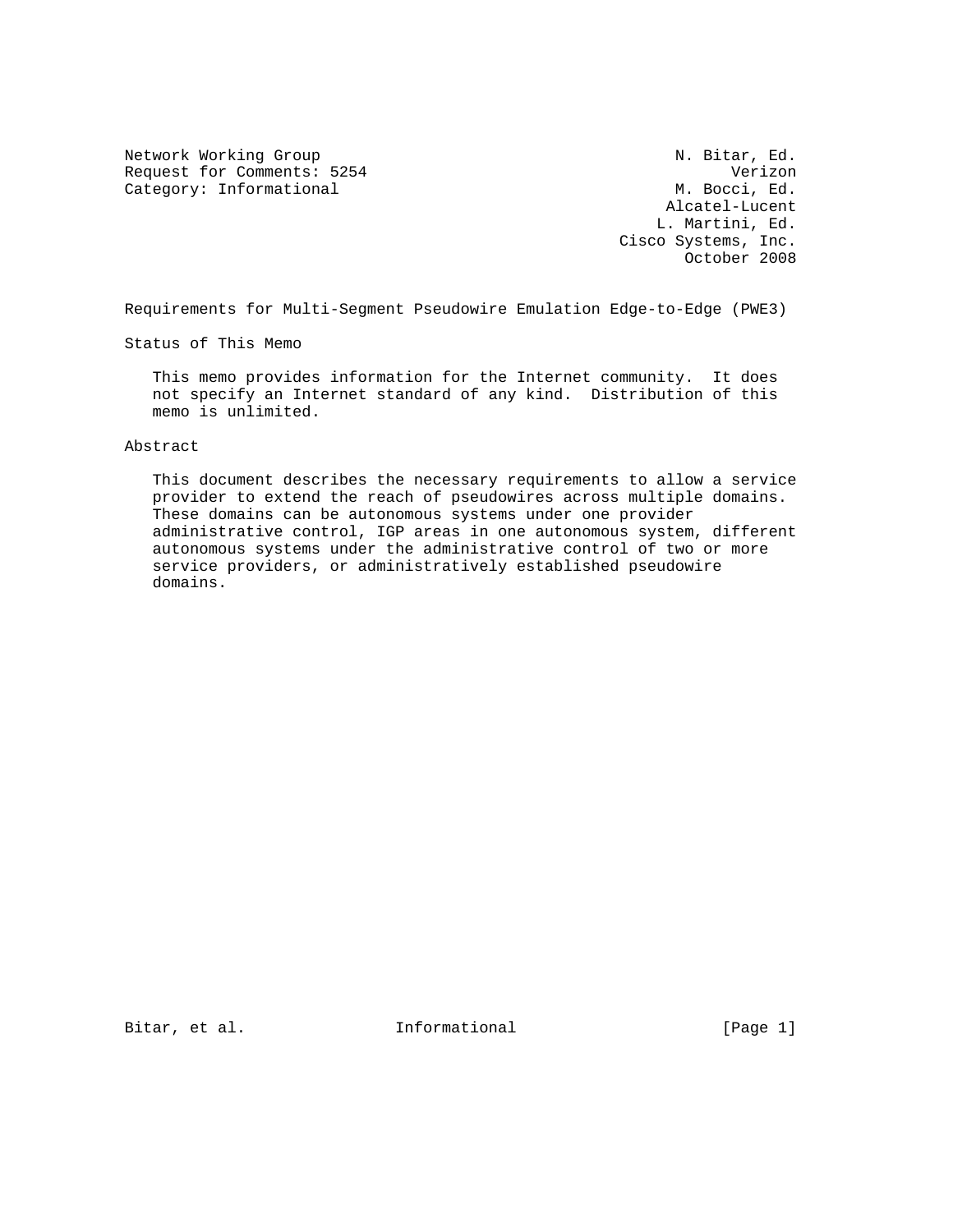# Table of Contents

| 3.1. Multi-Segment Pseudowire Setup Mechanisms 9             |
|--------------------------------------------------------------|
| 4. Multi-Segment Pseudowire Requirements 10                  |
|                                                              |
|                                                              |
|                                                              |
| 4.1.3. Quality of Service 11                                 |
|                                                              |
| Generic Requirements for MS-PW Setup Mechanisms  13<br>4.1.5 |
|                                                              |
| 4.2. Statically Configured MS-PWs 15                         |
|                                                              |
|                                                              |
|                                                              |
|                                                              |
|                                                              |
|                                                              |
|                                                              |
| 4.3.3. Quality of Service 17                                 |
|                                                              |
| 4.3.5. Additional Requirements on Signaled MS-PW Setup       |
|                                                              |
|                                                              |
|                                                              |
|                                                              |
|                                                              |
|                                                              |
|                                                              |
| 6. Management of Multi-Segment Pseudowires 20                |
|                                                              |
| 6.2. Management Interface Requirements 21                    |
|                                                              |
|                                                              |
| 7.1.1. Data-Plane Security Requirements 21                   |
| 7.1.2. Control-Plane Security Requirements 23                |
|                                                              |
|                                                              |
|                                                              |
|                                                              |
|                                                              |

Bitar, et al. 1nformational [Page 2]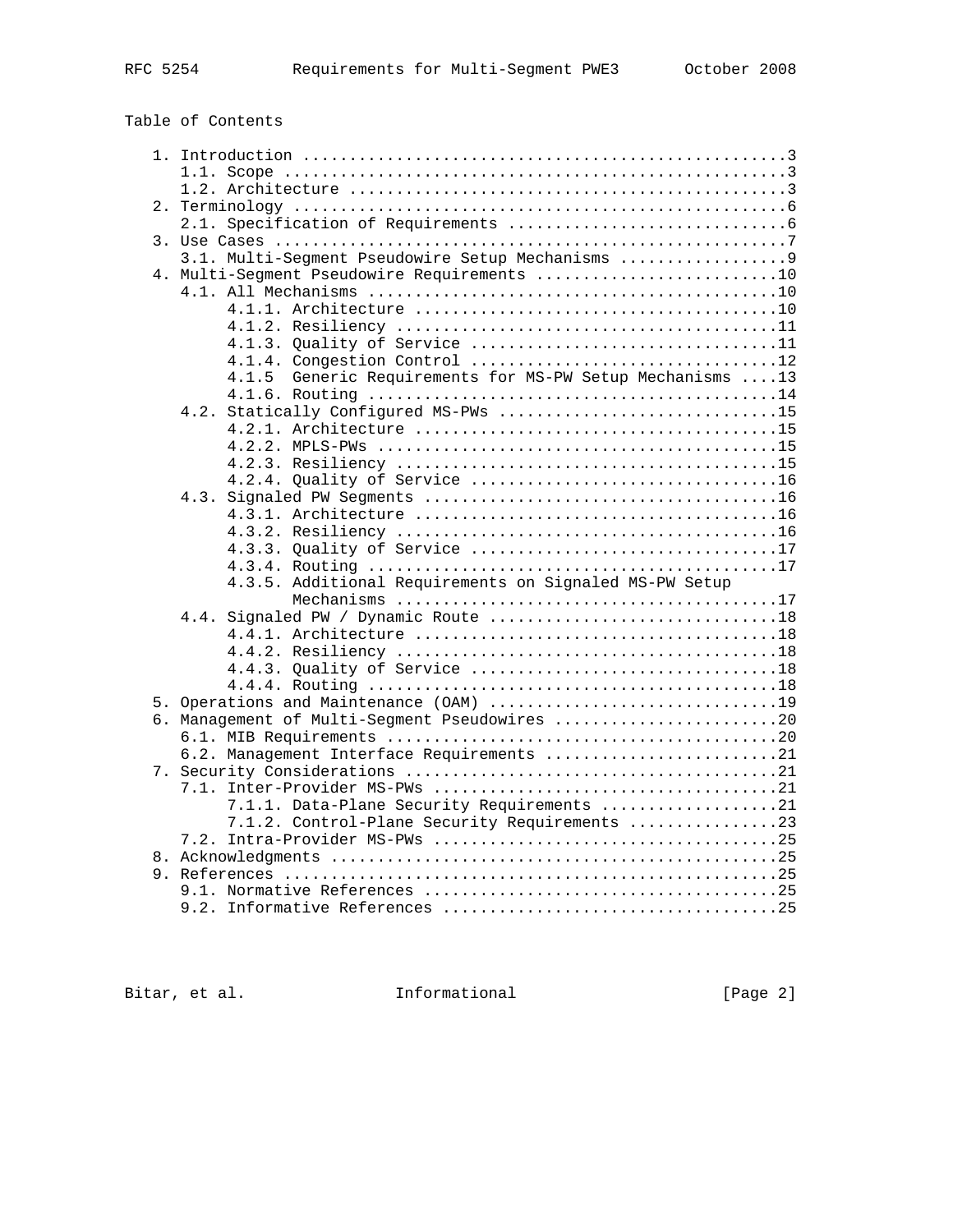# 1. Introduction

1.1. Scope

 This document specifies requirements for extending pseudowires across more than one packet switched network (PSN) domain and/or more than one PSN tunnel. These pseudowires are called multi-segment pseudowires (MS-PWs). Requirements for single-segment pseudowires (SS-PWs) that extend edge to edge across only one PSN domain are specified in [RFC3916]. This document is not intended to invalidate any part of [RFC3985].

 This document specifies additional requirements that apply to MS-PWs. These requirements do not apply to PSNs that only support SS-PWs.

# 1.2. Architecture

 The following three figures describe the reference models that are derived from [RFC3985] to support PW emulated services.





Bitar, et al. 1nformational 1999 [Page 3]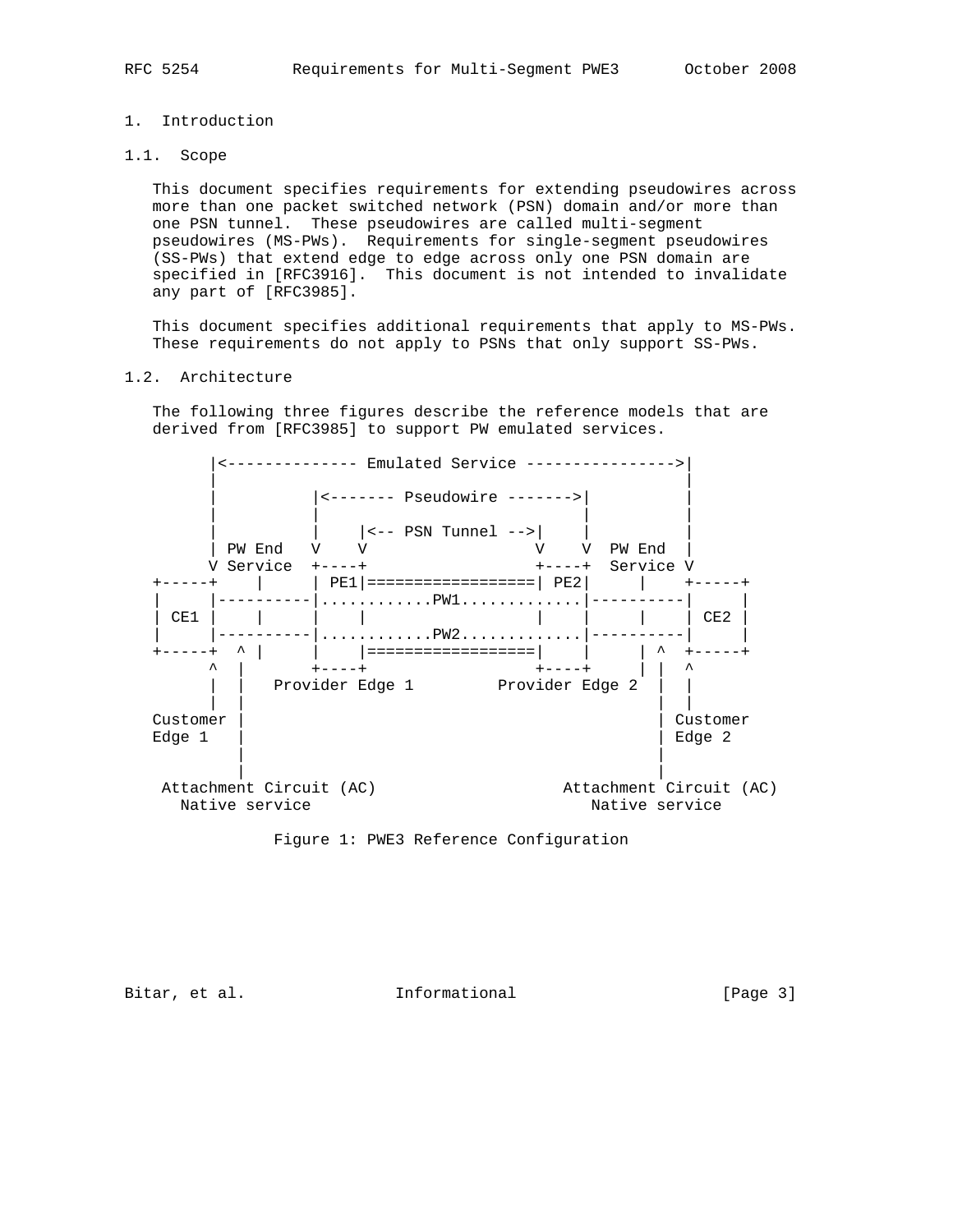Figure 1 shows the PWE3 reference architecture [RFC3985]. This architecture applies to the case where a PSN tunnel extends between two edges of a single PSN domain to transport a PW with endpoints at these edges.



Figure 2: PW Switching Reference Model

 Figure 2 extends this architecture to show a multi-segment case. Terminating PE1 (T-PE1) and Terminating PE3 (T-PE3) provide PWE3 service to CE1 and CE2. These PEs terminate different PSN tunnels, PSN Tunnel 1 and PSN Tunnel 2, and may reside in different PSN or pseudowire domains. One PSN tunnel extends from T-PE1 to S-PE1 across PSN1, and a second PSN tunnel extends from S-PE1 to T-PE2 across PSN2.

 PWs are used to connect the Attachment circuits (ACs) attached to T-PE1 to the corresponding ACs attached to T-PE2. Each PW on PSN tunnel 1 is switched to a PW in the tunnel across PSN2 at S-PE1 to complete the multi-segment PW (MS-PW) between T-PE1 and T-PE2. S-PE1 is therefore the PW switching point and will be referred to as the PW switching provider edge (S-PE). PW1 and PW3 are segments of the same MS-PW while PW2 and PW4 are segments of another pseudowire. PW segments of the same MS-PW (e.g., PW1 and PW3) MAY be of the same PW type or different types, and PSN tunnels (e.g., PSN Tunnel 1 and PSN Tunnel 2) can be the same or different technology. This document requires support for MS-PWs with segments of the same PW type only.

Bitar, et al. 1nformational 1999 [Page 4]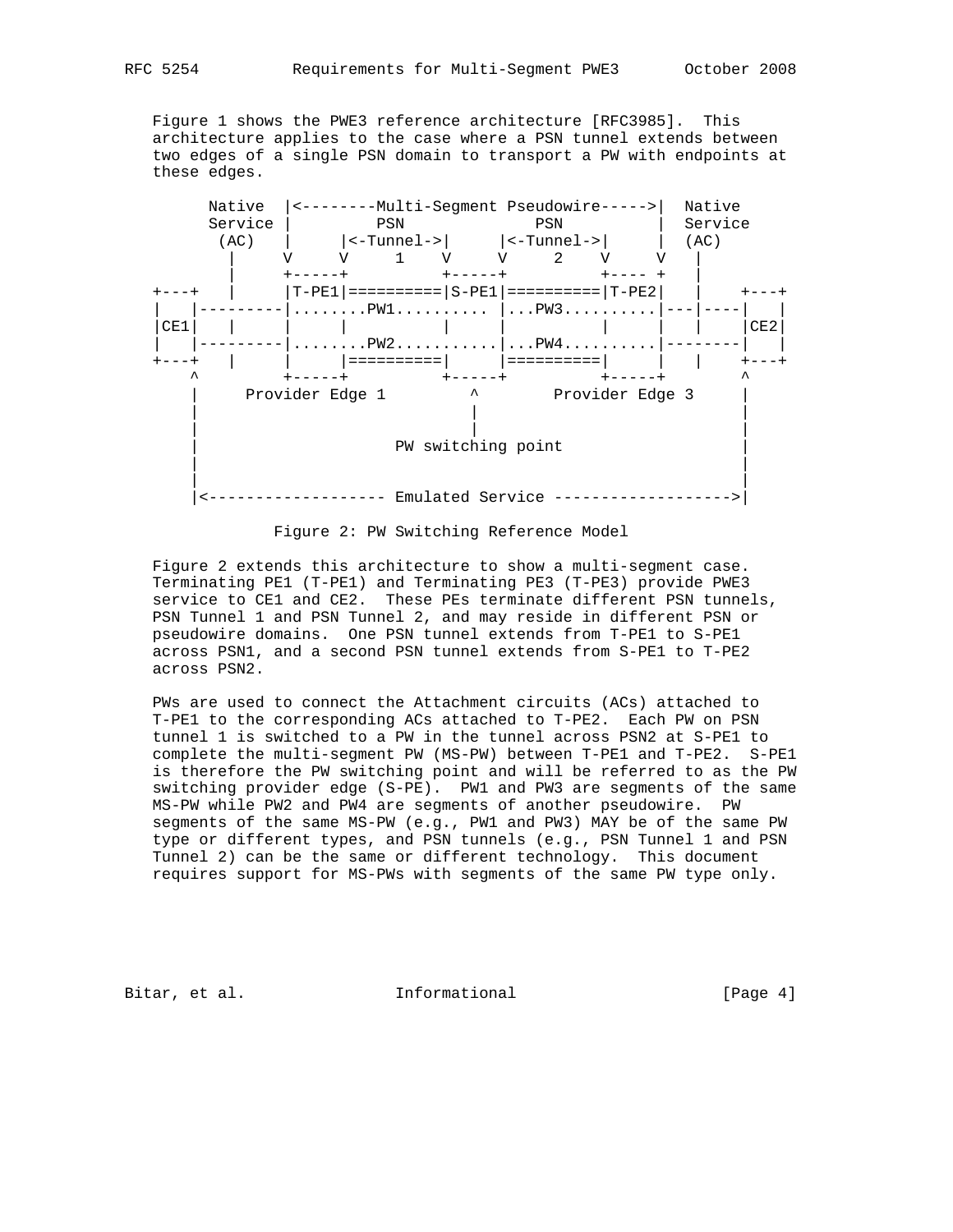An S-PE switches an MS-PW from one segment to another based on the PW identifiers (e.g., PW label in case of MPLS PWs). In Figure 2, the domains that PSN Tunnel 1 and PSN Tunnel 2 traverse could be IGP areas in the same IGP network or simply PWE3 domains in a single flat IGP network, for instance.



Figure 3: PW Switching Inter-Provider Reference Model

 Note that although Figure 2 only shows a single S-PE, a PW may transit more than one S-PEs along its path. For instance, in the multi-AS case shown in Figure 3, there can be an S-PE (S-PE2) at the border of one AS (AS1) and another S-PE (S-PE3) at the border of the other AS (AS2). An MS-PW that extends from the edge of one AS (T- PE1) to the edge of the other AS (T-PE4) is composed of three segments: (1) PW1, a segment in AS1, (2) PW2, a segment between the two border routers (S-PE2 and S-PE3) that are switching PEs, and (3) PWE3, a segment in AS2. AS1 and AS2 could belong to the same provider (e.g., AS1 could be an access network or metro transport network, and AS2 could be an MPLS core network) or to two different providers (e.g., AS1 for Provider 1 and AS2 for Provider 2).

Bitar, et al. 1nformational 1999 [Page 5]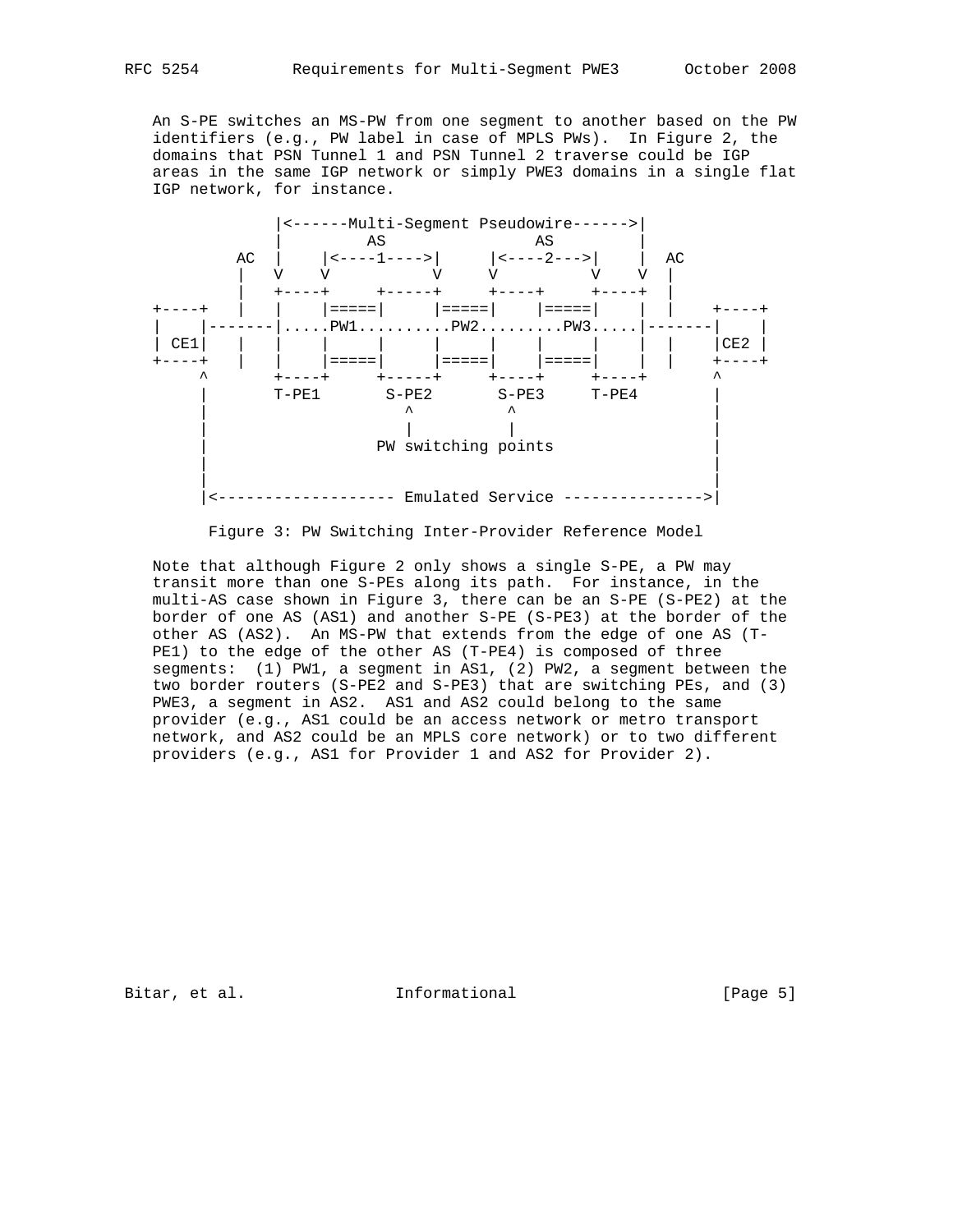#### 2. Terminology

 RFC 3985 [RFC3985] provides terminology for PWE3. The following additional terminology is defined for multi-segment pseudowires:

- PW Terminating Provider Edge (T-PE). A PE where the customer-facing attachment circuits (ACs) are bound to a PW forwarder. A Terminating PE is present in the first and last segments of an MS-PW. This incorporates the functionality of a PE as defined in RFC 3985.
- Single-Segment Pseudowire (SS-PW). A PW setup directly between two PE devices. Each direction of an SS-PW traverses one PSN tunnel that connects the two PEs.
- Multi-Segment Pseudowire (MS-PW). A static or dynamically configured set of two or more contiguous PW segments that behave and function as a single point-to-point PW. Each end of an MS-PW by definition MUST terminate on a T-PE.
- PW Segment. A single-segment or a part of a multi-segment PW, which is set up between two PE devices, T-PEs and/or S-PEs.
- PW Switching Provider Edge (S-PE). A PE capable of switching the control and data planes of the preceding and succeeding PW segments in an MS-PW. The S-PE terminates the PSN tunnels transporting the preceding and succeeding segments of the MS- PW. It is therefore a PW switching point for an MS-PW. A PW switching point is never the S-PE and the T-PE for the same MS-PW. A PW switching point runs necessary protocols to set up and manage PW segments with other PW switching points and terminating PEs.

#### 2.1. Specification of Requirements

 The key words "MUST", "MUST NOT", "REQUIRED", "SHALL", "SHALL NOT", "SHOULD", "SHOULD NOT", "RECOMMENDED", "MAY", and "OPTIONAL" in this document are to be interpreted as described in [RFC2119].

Bitar, et al. 1nformational 1999 [Page 6]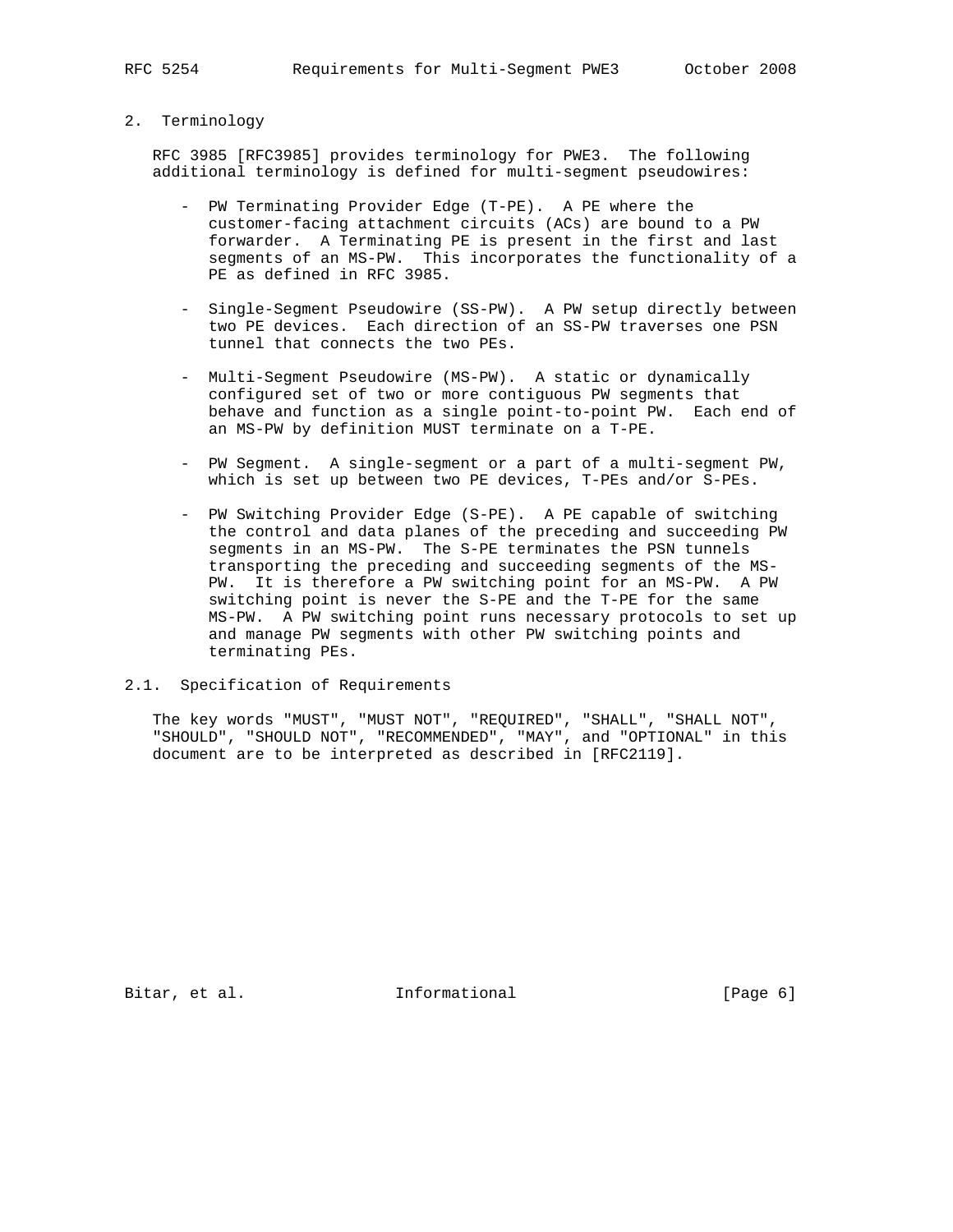# 3. Use Cases

 PWE3 defines the signaling and encapsulation techniques for establishing SS-PWs between a pair of terminating PEs (T-PEs), and in the vast majority of cases, this will be sufficient. MS-PWs may be useful in the following situations:

- -i. Inter-Provider PWs: An Inter-Provider PW is a PW that extends from a T-PE in one provider domain to a T-PE in another provider domain.
- -ii. It may not be possible, desirable, or feasible to establish a direct PW control channel between the T-PEs, residing in different provider networks, to set up and maintain PWs. At a minimum, a direct PW control channel establishment (e.g., targeted LDP session) requires knowledge of and reachability to the remote T-PE IP address. The local T-PE may not have access to this information due to operational or security constraints. Moreover, an SS-PW would require the existence of a PSN tunnel between the local T-PE and the remote T-PE. It may not be feasible or desirable to extend single, contiguous PSN tunnels between T-PEs in one domain and T-PEs in another domain for security and/or scalability reasons or because the two domains may be using different PSN technologies.
- -iii. MS-PW setup, maintenance, and forwarding procedures must satisfy requirements placed by the constraints of a multi-provider environment. An example is the inter-AS L2VPN scenario where the T-PEs reside in different provider networks (ASs) and it is the current practice to MD5-key all control traffic exchanged between two networks. An MS-PW allows the providers to confine MD5 key administration for the LDP session to just the PW switching points connecting the two domains.
- -iv. PSN Interworking: PWE3 signaling protocols and PSN types may differ in different provider networks. The terminating PEs may be connected to networks employing different PW signaling and/or PSN protocols. In this case, it is not possible to use an SS-PW. An MS-PW with the appropriate interworking performed at the PW switching points can enable PW connectivity between the terminating PEs in this scenario.

Bitar, et al. 1nformational 1999 [Page 7]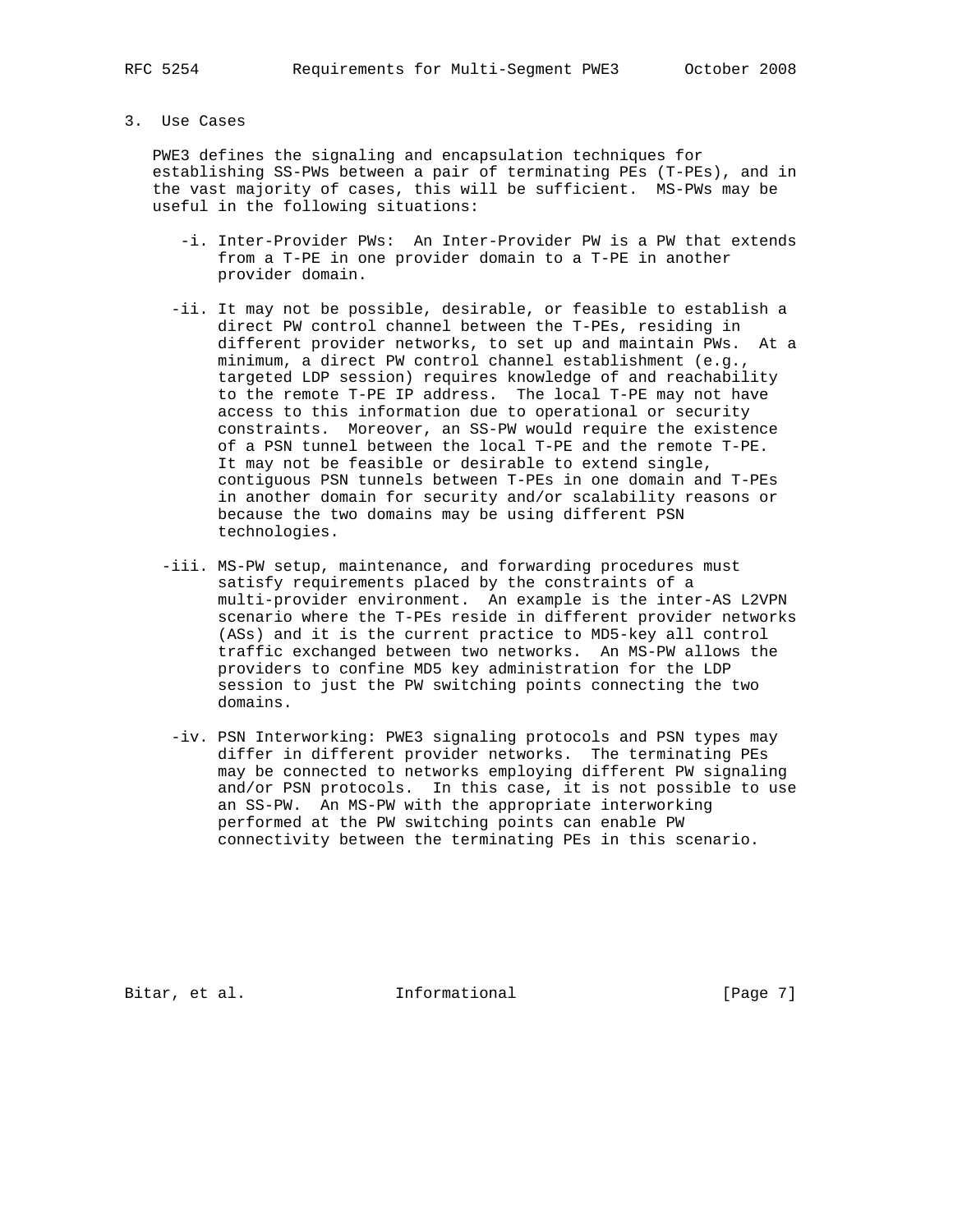-v. Traffic Engineered PSN Tunnels and bandwidth-managed PWs: There is a requirement to deploy PWs edge to edge in large service provider networks. Such networks typically encompass hundreds or thousands of aggregation devices at the edge, each of which would be a PE. Furthermore, there is a requirement that these PWs have explicit bandwidth guarantees. To satisfy these requirements, the PWs will be tunneled over PSN TE-tunnels with bandwidth constraints. A single-segment pseudowire architecture would require that a full mesh of PSN TE-tunnels be provisioned to allow PWs to be established between all PEs. Inter-provider PWs riding traffic engineered tunnels further add to the number of tunnels that would have to be supported by the PEs and the core network as the total number of PEs increases.

 In this environment, there is a requirement either to support a sparse mesh of PSN TE-tunnels and PW signaling adjacencies, or to partition the network into a number of smaller PWE3 domains. In either case, a PW would have to pass through more than one PSN tunnel hop along its path. An objective is to reduce the number of tunnels that must be supported, and thus the complexity and scalability problem that may arise.

 -vi. Pseudowires in access/metro networks: Service providers wish to extend PW technology to access and metro networks in order to reduce maintenance complexity and operational costs. Today's access and metro networks are either legacy (Time Division Multiplexed (TDM), Synchronous Optical Network/Synchronous Digital Hierarchy (SONET/SDH), or Frame Relay/Asynchronous Transfer Mode (ATM)), Ethernet, or IP based.

 Due to these architectures, circuits (e.g., Ethernet Virtual Circuits (EVCs), ATM VCs, TDM circuits) in the access/metro are traditionally handled as attachment circuits, in their native format, to the edge of the IP-MPLS network where the PW starts. This combination requires multiple separate access networks and complicates end-to-end control, provisioning, and maintenance. In addition, when a TDM or SONET/SDH access network is replaced with a packet-based infrastructure, expenses may be lowered due to moving statistical multiplexing closer to the end-user and converging multiple services onto a single access network.

 Access networks have a number of properties that impact the application of PWs. For example, there exist access mechanisms where the PSN is not of an IETF specified type, but uses mechanisms compatible with those of PWE3 at the PW layer.

Bitar, et al. 1nformational [Page 8]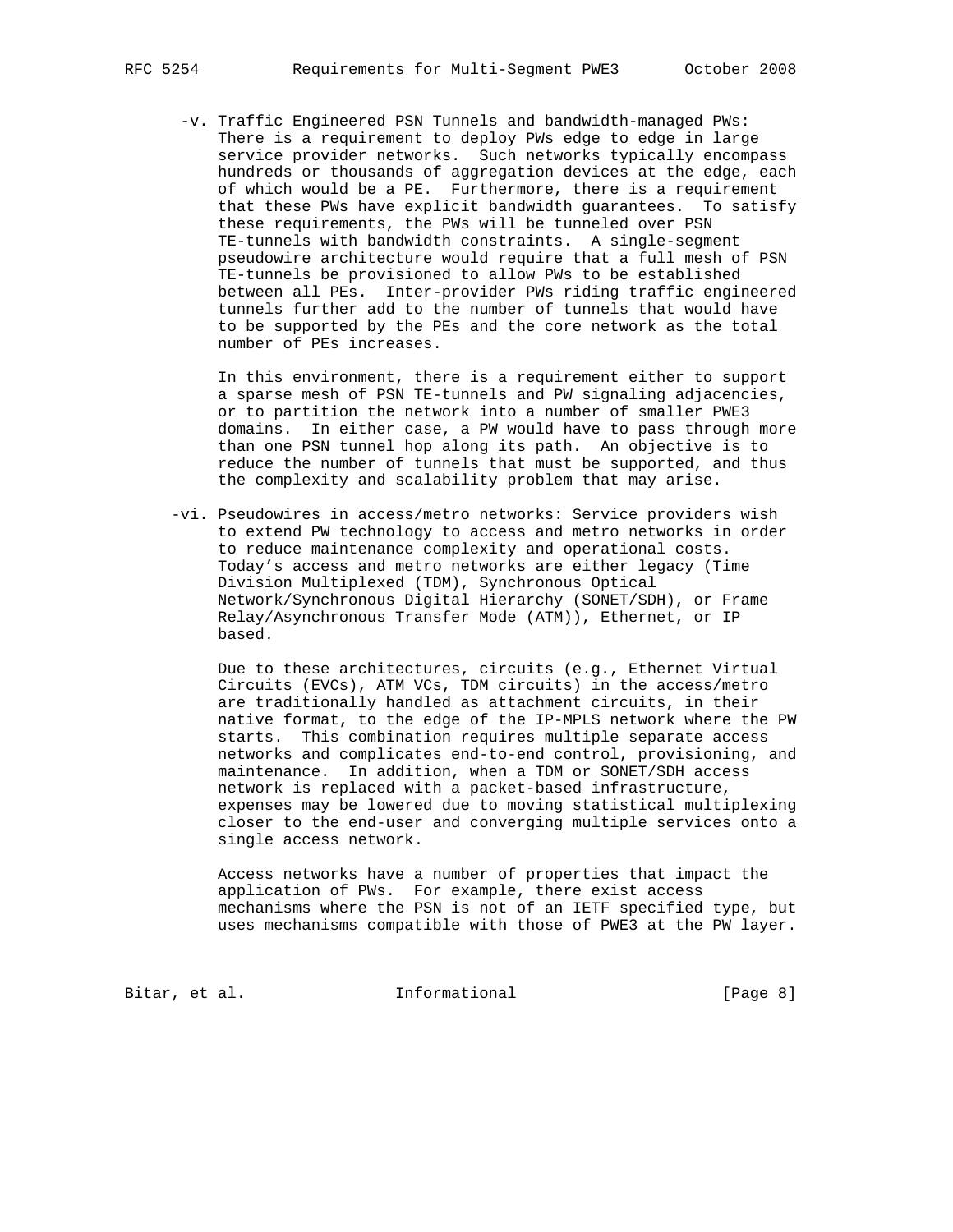Here, use case (iv) may apply. In addition, many networks consist of hundreds or thousands of access devices. There is therefore a desire to support a sparse mesh of PW signaling adjacencies and PSN tunnels. Use case (v) may therefore apply. Finally, access networks also tend to differ from core networks in that the access PW setup and maintenance mechanism may only be a subset of that used in the core.

 Using the MS-PWs, access and metro network elements need only maintain PW signaling adjacencies with the PEs to which they directly connect. They do not need PW signaling adjacencies with every other access and metro network device. PEs in the PSN backbone, in turn, maintain PW signaling adjacencies among each other. In addition, a PSN tunnel is set up between an access element and the PE to which it connects. Another PSN tunnel needs to be established between every PE pair in the PSN backbone. An MS-PW may be set up from one access network element to another access element with three segments: (1) access-element - PSN-PE, (2) PSN-PE to PSN-PE, and (3) PSN-PE to access element. In this MS-PW setup, access elements are T-PEs while PSN-PEs are S-PEs. It should be noted that the PSN backbone can be also segmented into PWE3 domains resulting in more segments per PW.

3.1. Multi-Segment Pseudowire Setup Mechanisms

 This requirements document assumes that the above use cases are realized using one or more of the following mechanisms:

- -i. Static Configuration: The switching points (S-PEs), in addition to the T-PEs, are manually provisioned for each segment.
- -ii. Pre-Determined Route: The PW is established along an administratively determined route using an end-to-end signaling protocol with automated stitching at the S-PEs.
- -iii. Signaled Dynamic Route: The PW is established along a dynamically determined route using an end-to-end signaling protocol with automated stitching at the S-PEs. The route is selected with the aid of one or more dynamic routing protocols.

 Note that we define the PW route to be the set of S-PEs through which an MS-PW will pass between a given pair of T-PEs. PSN tunnels along that route can be explicitly specified or locally selected at the S-PEs and T-PEs. The routing of the PSN tunnels themselves is outside the scope of the requirements specified in this document.

Bitar, et al. 1nformational [Page 9]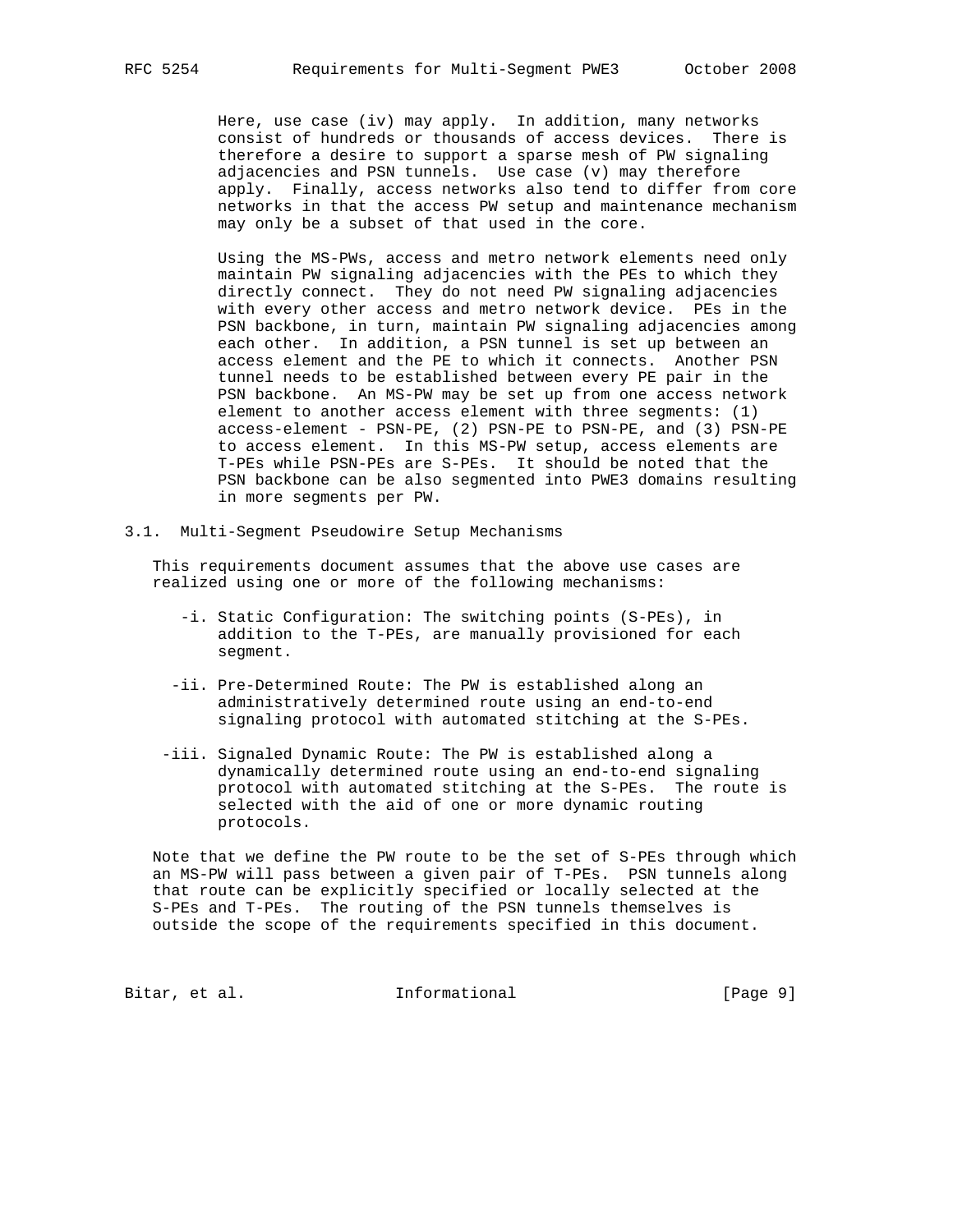4. Multi-Segment Pseudowire Requirements

 The following sections detail the requirements that the above use cases put on the MS-PW setup mechanisms.

4.1. All Mechanisms

 The following generic requirements apply to the three MS-PW setup mechanisms defined in the previous section.

- 4.1.1. Architecture
	- -i. If MS-PWs are tunneled across a PSN that only supports SS-PWs, then only the requirements of [RFC3916] apply to that PSN. The fact that the overlay is carrying MS-PWs MUST be transparent to the routers in the PSN.
	- -ii. The PWs MUST remain transparent to the P-routers. A P-router is not an S-PE or an T-PE from the MS-PW architecture viewpoint. P-routers provide transparent PSN transport for PWs and MUST not have any knowledge of the PWs traversing them.
	- -iii. The MS-PWs MUST use the same encapsulation modes specified for SS-PWs.
	- -iv. The MS-PWs MUST be composed of SS-PWs.
	- -v. An MS-PW MUST be able to pass across PSNs of all technologies supported by PWE3 for SS-PWs. When crossing from one PSN technology to another, an S-PE must provide the necessary PSN interworking functions in that case.
	- -vi. Both directions of a PW segment MUST terminate on the same S-PE/T-PE.
	- -vii. S-PEs MAY only support switching PWs of the same PW type. In this case, the PW type is transparent to the S-PE in the forwarding plane, except for functions needed to provide for interworking between different PSN technologies.
	- -viii. Solutions MAY provide a way to prioritize the setup and maintenance process among PWs.

Bitar, et al. 10 mm informational 1999 [Page 10]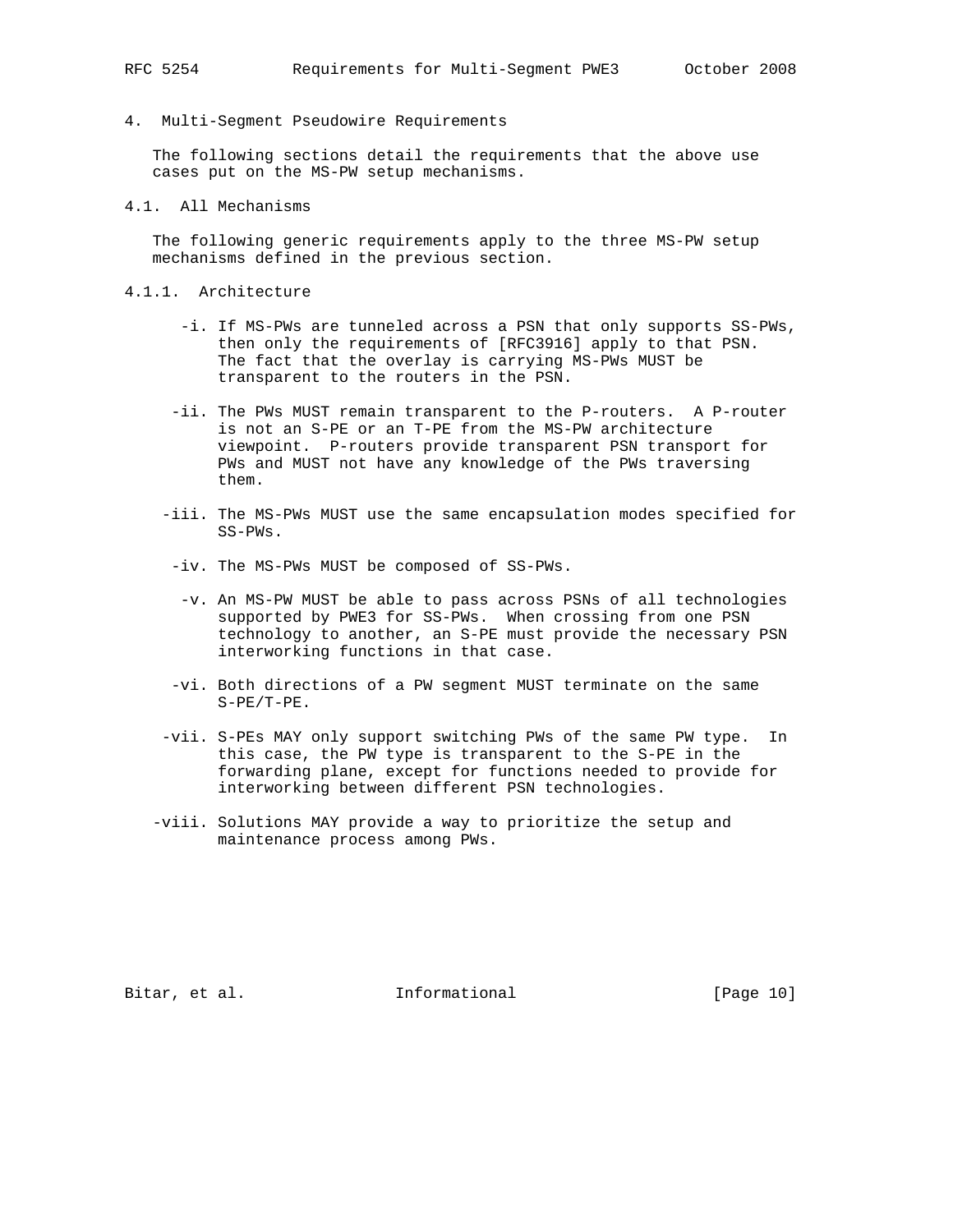## 4.1.2. Resiliency

 Mechanisms to protect an MS-PW when an element on the existing path of an MS-PW fails MUST be provided. These mechanisms will depend on the MS-PW setup. The following are the generic resiliency requirements that apply to all MS-PW setup mechanisms:

- -i. Configuration and establishment of a backup PW to a primary PW SHOULD be supported. Mechanisms to perform a switchover from a primary PW to a backup PW upon failure detection SHOULD be provided.
- -ii. The ability to configure an end-to-end backup PW path for a primary PW path SHOULD be supported. The primary and backup paths may be statically configured, statically specified for signaling, or dynamically selected via dynamic routing depending on the MS-PW establishment mechanism. Backup and primary paths should have the ability to traverse separate S-PEs. The backup path MAY be signaled at configuration time or after failure.
- -iii. The ability to configure a primary PW and a backup PW with a different T-PE from the primary SHOULD be supported.
- -iv. Automatic Mechanisms to perform a fast switchover from a primary PW to a backup PW upon failure detection SHOULD be provided.
- -v. A mechanism to automatically revert to a primary PW from a backup PW MAY be provided. When provided, it MUST be configurable.

#### 4.1.3. Quality of Service

 Pseudowires are intended to support emulated services (e.g., TDM and ATM) that may have strict per-connection quality-of-service (QoS) requirements. This may include either absolute or relative guarantees on packet loss, delay, and jitter. These guarantees are, in part, delivered by reserving sufficient network resources (e.g., bandwidth), and by providing appropriate per-packet treatment (e.g., scheduling priority and drop precedence) throughout the network.

 For SS-PWs, a traffic engineered PSN tunnel (i.e., MPLS-TE) may be used to ensure that sufficient resources are reserved in the P-routers to provide QoS to PWs on the tunnel. In this case, T-PEs MUST have the ability to automatically request the PSN tunnel resources in the direction of traffic (e.g., admission control of PWs onto the PSN tunnel and accounting for reserved bandwidth and

Bitar, et al. 1nformational [Page 11]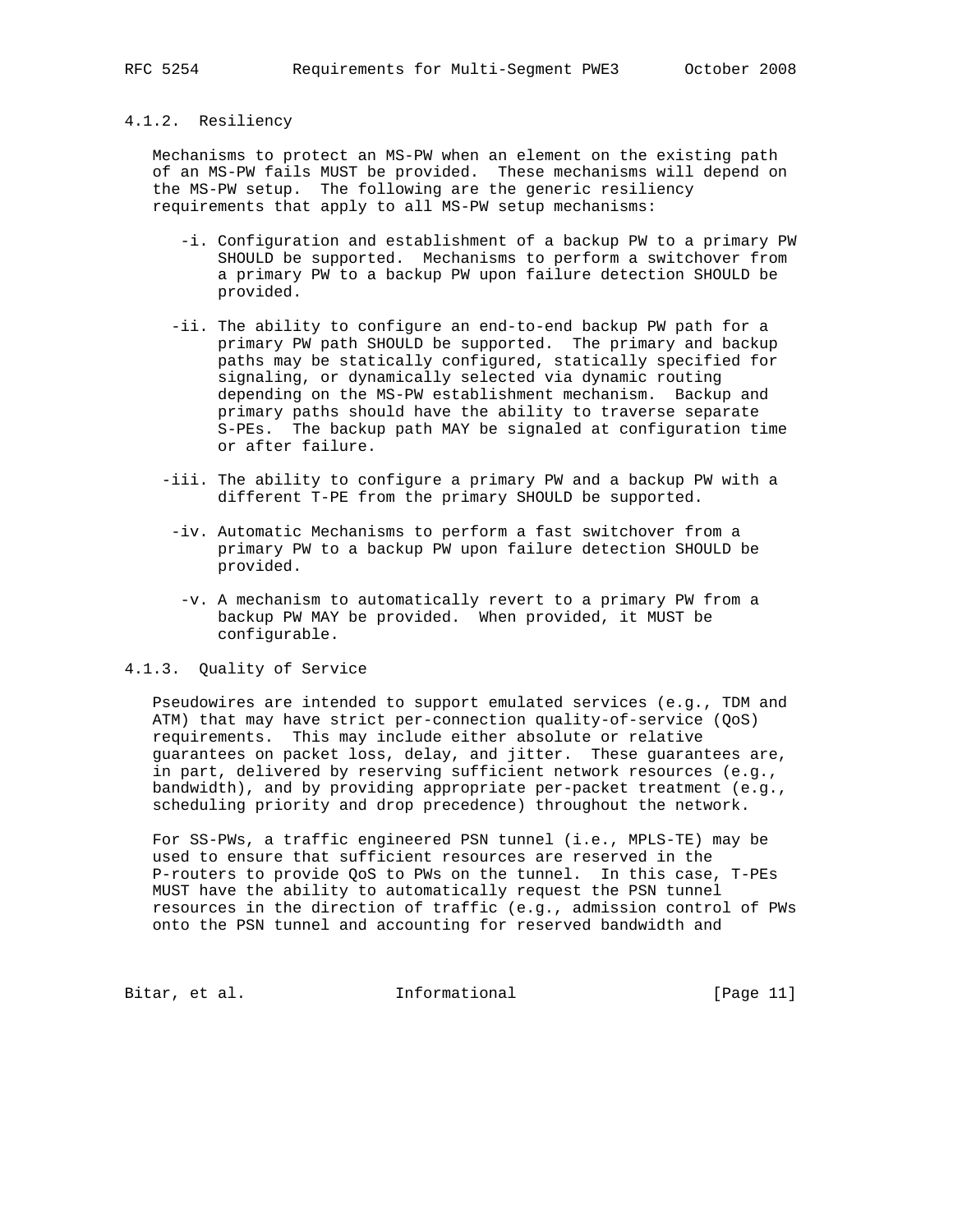available bandwidth on the tunnel). In cases where the tunnel supports multiple classes of service (CoS) (e.g., E-LSP), bandwidth management is required per CoS.

 For MS-PWs, each S-PE maps a PW segment to a PSN tunnel. Solutions MUST enable S-PEs and T-PEs to automatically bind a PW segment to a PSN tunnel based on CoS and bandwidth requirements when these attributes are specified for a PW. Solutions SHOULD also provide the capability of binding a PW segment to a tunnel as a matter of policy configuration. S-PEs and T-PEs must be capable of automatically requesting PSN tunnel resources per CoS.

 S-PEs and T-PEs MUST be able to associate a CoS marking (e.g., EXP field value for MPLS PWs) with PW PDUs. CoS marking in the PW PDUs affects packet treatment. The CoS marking depends on the PSN technology. Thus, solutions must enable the configuration of necessary mapping for CoS marking when the MS-PW crosses from one PSN technology to another. Similarly, different administrative domains may use different CoS values to imply the same CoS treatment. Solutions MUST provide the ability to define CoS marking maps on S-PEs at administrative domain boundaries to translate from one CoS value to another as a PW PDU crosses from one domain to the next.

 [RFC3985] requires PWs to respond to path congestion by reducing their transmission rate. Alternatively, RFC 3985 permits PWs that do not have a congestion control mechanism to transmit using explicitly reserved capacity along a provisioned path. Because MS-PWs are a type of PW, this requirement extends to them as well. RFC 3985 applied to MS-PWs consequently requires that MS-PWs employ a congestion control mechanism that is effective across an MS path, or requires an explicit provisioning action that reserves sufficient capacity in all domains along the MS path before the MS-PW begins transmission. S-PEs are therefore REQUIRED to reject attempts to establish MS-PW segments for PW types that either do not utilize an appropriate congestion control scheme or when resources that are sufficient to support the transmission rate of the PW cannot be reserved along the path.

4.1.4. Congestion Control

 [RFC3985] requires all PWs to respond to congestion, in order to conform to [RFC2914]. In the absence of a well-defined congestion control mechanism, [RFC3985] permits PWs to be carried across paths that have been provisioned such that the traffic caused by PWs has no harmful effect on concurrent traffic that shares the path, even under congestion. These requirements extend to the MS-PWs defined in this document.

Bitar, et al. 1nformational [Page 12]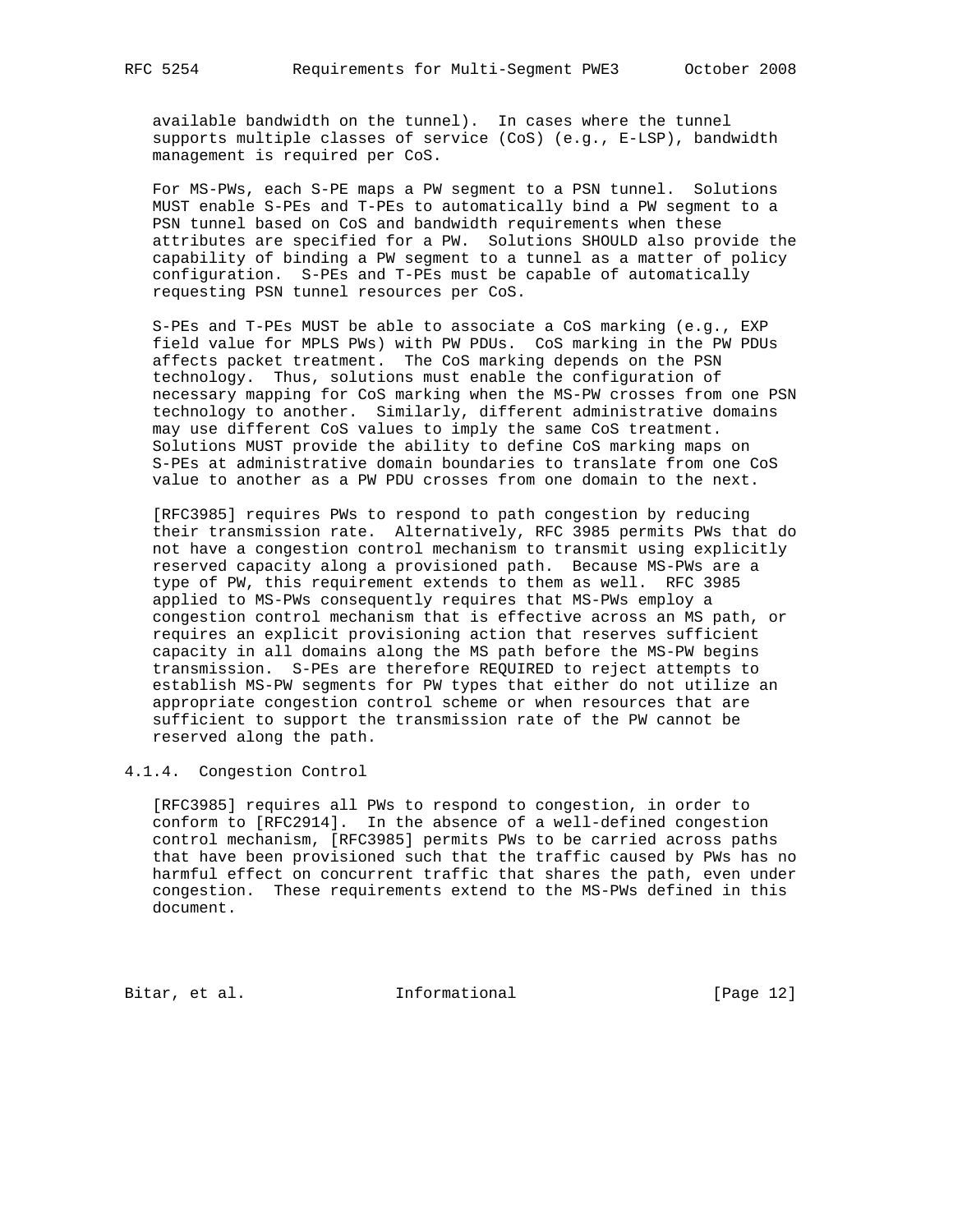Path provisioning is frequently performed through QoS reservation protocols or network management protocols. In the case of SS-PWs, which remain within a single administrative domain, a number of existing protocols can provide this provisioning functionality. MS- PWs, however, may transmit across network domains that are under the control of multiple entities. QoS provisioning across such paths is inherently more difficult, due to the required inter-domain interactions. It is important to note that these difficulties do not invalidate the requirement to provision path capacity for MS-PW use. Each domain MUST individually implement a method to control congestion. This can be by QoS reservation, or other congestion control method. MS-PWs MUST NOT transmit across unprovisioned, best effort, paths in the absence of other congestion control schemes, as required by [RFC3985].

 Solutions MUST enable S-PEs and T-PEs on the path of an MS-PW to notify other S-PEs and T-PEs on that path of congestion, when it occurs. Congestion may be indicated by queue length, packet loss rate, or bandwidth measurement (among others) crossing a respective threshold. The action taken by a T-PE that receives a notification of congestion along the path of one of its PWs could be to re-route the MS-PW to an alternative path, including an alternative T-PE if available. If a PE, or an S-PE has knowledge that a particular link or tunnel is experiencing congestion, it MUST not set up any new MS-PW that utilize that link or tunnel. Some PW types, such as TDM PWs, are more sensitive to congestion than others. The reaction to a congestion notification MAY vary per PW type.

4.1.5. Additional Generic Requirements for MS-PW Setup Mechanisms

 The MS-PW setup mechanisms MUST accommodate the service provider's practices, especially in relation to security, confidentiality of SP information, and traffic engineering. Security and confidentiality are especially important when the MS-PWs are set up across autonomous systems in different administrative domains. The following are generic requirements that apply to the three MS-PW setup mechanisms defined earlier:

- -i. The ability to statically select S-PEs and PSN tunnels on a PW path MUST be provided. Static selection of S-PEs is by definition a requirement for the static configuration and signaled/static route setup mechanisms. This requirement satisfies the need for forcing an MS-PW to traverse specific S-PEs to enforce service provider security and administrative policies.
- -ii. Solutions SHOULD minimize the amount of configuration needed to set up an MS-PW.

Bitar, et al. 1nformational [Page 13]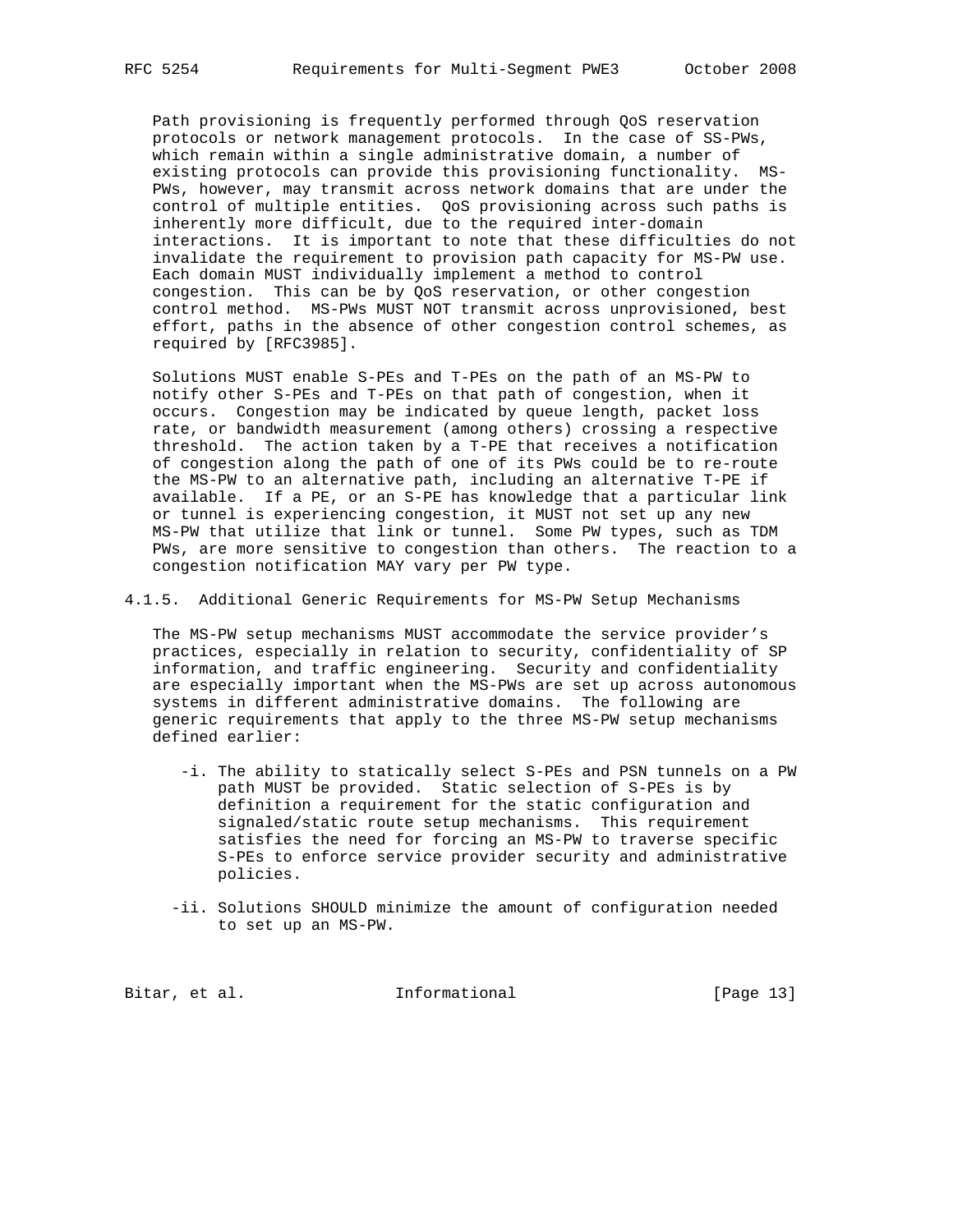- -iii. Solutions should support different PW setup mechanisms on the same T-PE, S-PE, and PSN network.
- -iv. Solutions MUST allow T-PEs to simultaneously support use of SS-PW signaling mechanisms as specified in [RFC4447], as well as MS-PW signaling mechanisms.
- -v. Solutions MUST ensure that an MS-PW will be set up when a path that satisfies the PW constraints for bandwidth, CoS, and other possible attributes does exist in the network.
- -vi. Solutions must clearly define the setup procedures for each mechanism so that an MS-PW setup on T-PEs can be interpreted as successful only when all PW segments are successfully set up.
- -vii. Admission control to the PSN tunnel needs to be performed against available resources, when applicable. This process MUST be performed at each PW segment comprising the MS-PW. PW admission control into a PSN tunnel MUST be configurable.
- -viii. In case the PSN tunnel lacks the resources necessary to accommodate the new PW, an attempt to signal a new PSN tunnel, or increase the capacity of the existing PSN tunnel MAY be made. If the expanded PSN tunnel fails to set up, the PW MUST fail to set up.
	- -ix. The setup mechanisms must allow the setup of a PW segment between two directly connected S-PEs without the existence of a PSN tunnel. This requirement allows a PW segment to be set up between two (Autonomous System Border Routers (ASBRs) when the MS-PW crosses AS boundaries without the need for configuring and setting up a PSN tunnel. In this case, admission control must be done, when enabled, on the link between the S-PEs.
- 4.1.6. Routing

 An objective of MS-PWs is to provide support for the following connectivity:

- -i. MS-PWs MUST be able to traverse multiple service provider administrative domains.
- -ii. MS-PWs MUST be able to traverse multiple autonomous systems within the same administrative domain.

Bitar, et al. 10 metal informational 10 metal [Page 14]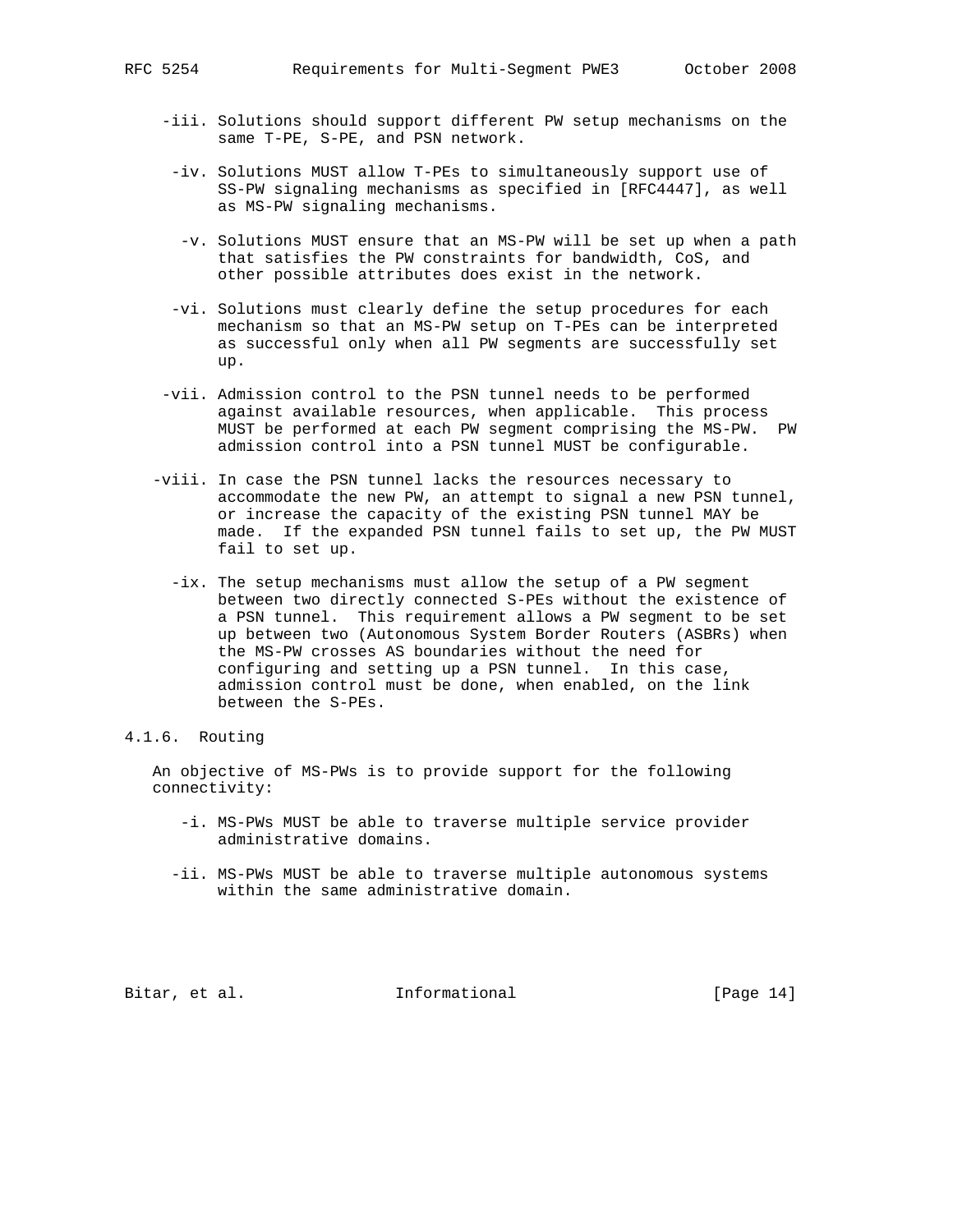- -iii. MS-PWs MUST be able to traverse multiple autonomous systems belonging to different administrative domains.
- -iv. MS-PWs MUST be able to support any hybrid combination of the aforementioned connectivity scenarios, including both PW transit and termination in a domain.
- 4.2. Statically Configured MS-PWs

 When the MS-PW segments are statically configured, the following requirements apply in addition to the generic requirements previously defined.

# 4.2.1. Architecture

There are no additional requirements on the architecture.

# 4.2.2. MPLS-PWs

 Solutions should allow for the static configuration of MPLS labels for MPLS-PW segments and the cross-connection of these labels to preceding and succeeding segments. This is especially useful when an MS-PW crosses provider boundaries and two providers do not want to run any PW signaling protocol between them. A T-PE or S-PE that allows the configuration of static labels for MS-PW segments should also simultaneously allow for dynamic label assignments for other MS-PW segments. It should be noted that when two interconnected S-PEs do not have signaling peering for the purpose of setting up MS-PW segments, they should have in-band PW Operations and Maintenance (OAM) capabilities that relay PW or attachment circuit defect notifications between the adjacent S-PEs.

## 4.2.3. Resiliency

 The solution should allow for the protection of a PW segment, a contiguous set of PW segments, as well as the end-to-end path. The primary and protection segments must share the same segment endpoints. Solutions should allow for having the backup paths set up prior to the failure or as a result of failure. The choice should be made by configuration. When resources are limited and cannot satisfy all PWs, the PWs with the higher setup priorities should be given preference when compared with the setup priorities of other PWs being set up or the holding priorities of existing PWs.

Solutions should strive to minimize traffic loss between T-PEs.

Bitar, et al. 1nformational [Page 15]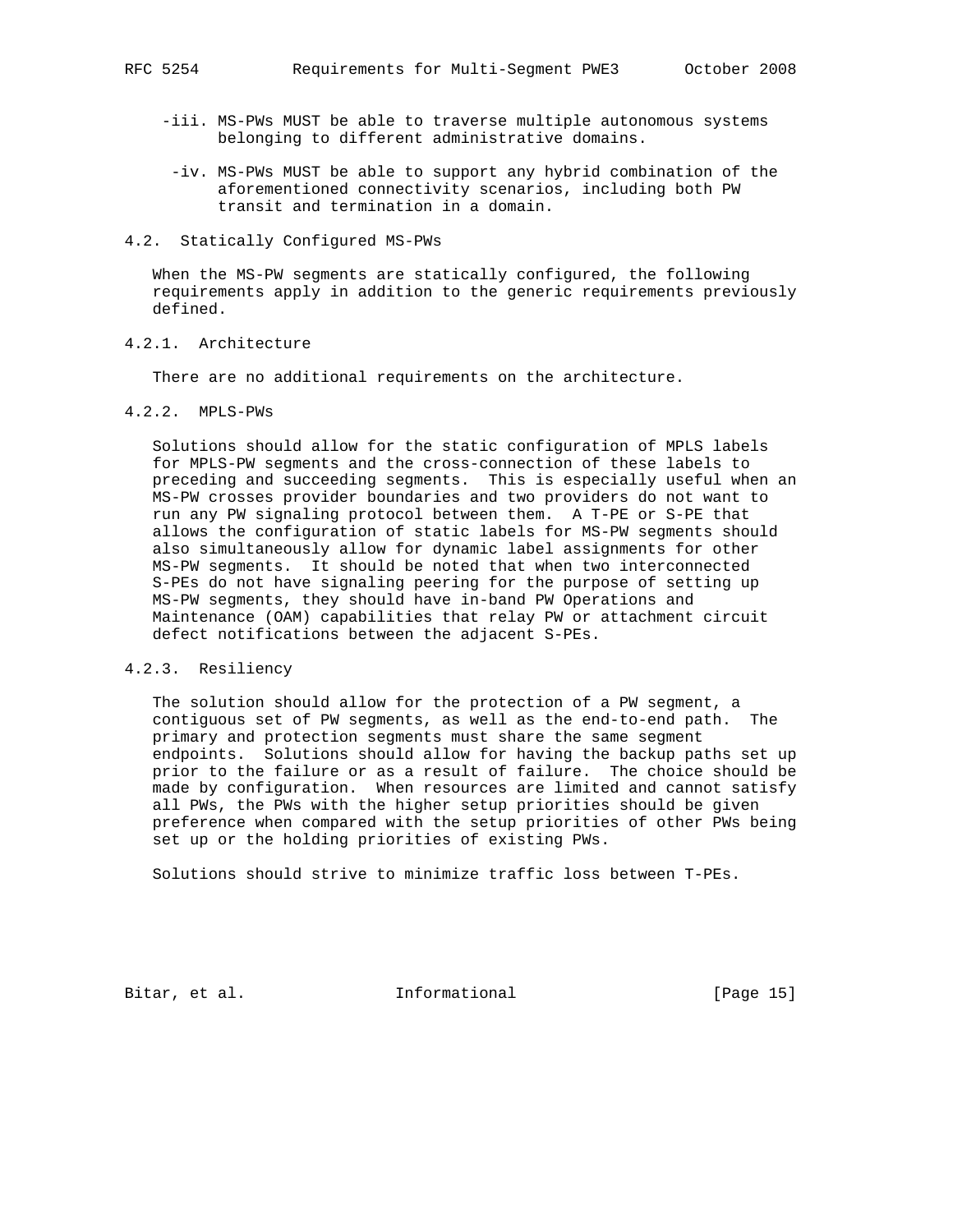# 4.2.4. Quality of Service

 The CoS and bandwidth of the MS-PW must be configurable at T-PEs and S-PEs.

4.3. Signaled PW Segments

 When the MS-PW segments are dynamically signaled, the following requirements apply in addition to the generic requirements previously defined. The signaled MS-PW segments can be on the path of a statically configured MS-PW, signaled/statically routed MS-PW, or signaled/dynamically routed MS-PW.

There are four different mechanisms that are defined to setup SS-PWs:

-i. Static set up of the SS-PW (MPLS or L2TPv3 forwarding)

-ii. LDP using PWid Forwarding Equivalence Class (FEC) 128

-iii. LDP using the generalized PW FEC 129

-iv. L2TPv3

 The MS-PW setup mechanism MUST be able to support PW segments signaled with any of the above protocols; however, the specification of which combinations of SS-PW signaling protocols are supported by a specific implementation is outside the scope of this document.

 For the signaled/statically routed and signaled/dynamically routed MS-PW setup mechanisms, the following requirements apply in addition to the generic requirements previously defined.

4.3.1. Architecture

There are no additional requirements on the architecture.

4.3.2. Resiliency

 Solutions should allow for the signaling of a protection path for a PW segment, sequence of segments, or end-to-end path. The protection and primary paths for the protected segment(s) share the same respective segments endpoints. When admission control is enabled, systems must be careful not to double account for bandwidth allocation at merged points (e.g., tunnels). Solutions should allow for having the backup paths set up prior to the failure or as a result of failure. The choice should be made by configuration at the endpoints of the protected path. When resources are limited and cannot satisfy all PWs, the PWs with the higher setup priorities

Bitar, et al. 1nformational [Page 16]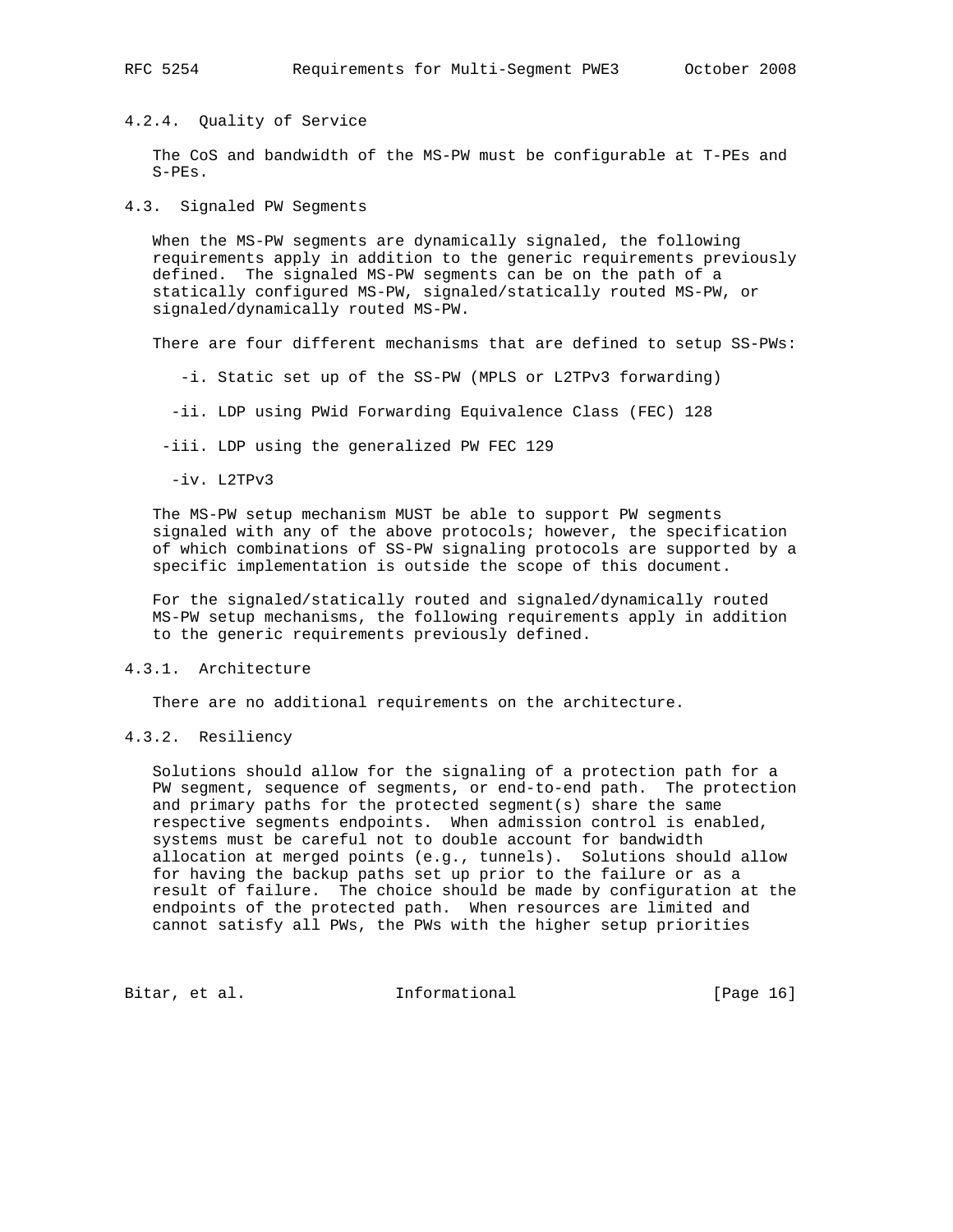should be given preference when compared with the setup priorities of other PWs being set up or the holding priorities of existing PWs. Procedures must allow for the primary and backup paths to be diverse.

4.3.3. Quality of Service

 When the T-PE attempts to signal an MS-PW, the following capability is required:

- -i. Signaling must be able to identify the CoS associated with an MS-PW.
- -ii. Signaling must be able to carry the traffic parameters for an MS-PW per CoS. Traffic parameters should be based on existing INTSERV definitions and must be used for admission control when admission control is enabled.
- -iii. The PW signaling MUST enable separate traffic parameter values to be specified for the forward and reverse directions of the PW.
- -iv. PW traffic parameter representations MUST be the same for all types of MS-PWs.
- -v. The signaling protocol must be able to accommodate a method to prioritize the PW setup and maintenance operation among PWs.

#### 4.3.4. Routing

See the requirements for "Resiliency" above.

4.3.5. Additional Requirements on Signaled MS-PW Setup Mechanisms

 The following are further requirements on signaled MS-PW setup mechanisms:

- -i. The signaling procedures MUST be defined such that the setup of an MS-PW is considered successful if all segments of the MS-PW are successfully set up.
- -ii. The MS-PW path MUST have the ability to be dynamically set up between the T-PEs by provisioning only the T-PEs.

Bitar, et al. 10 mm informational 1999 [Page 17]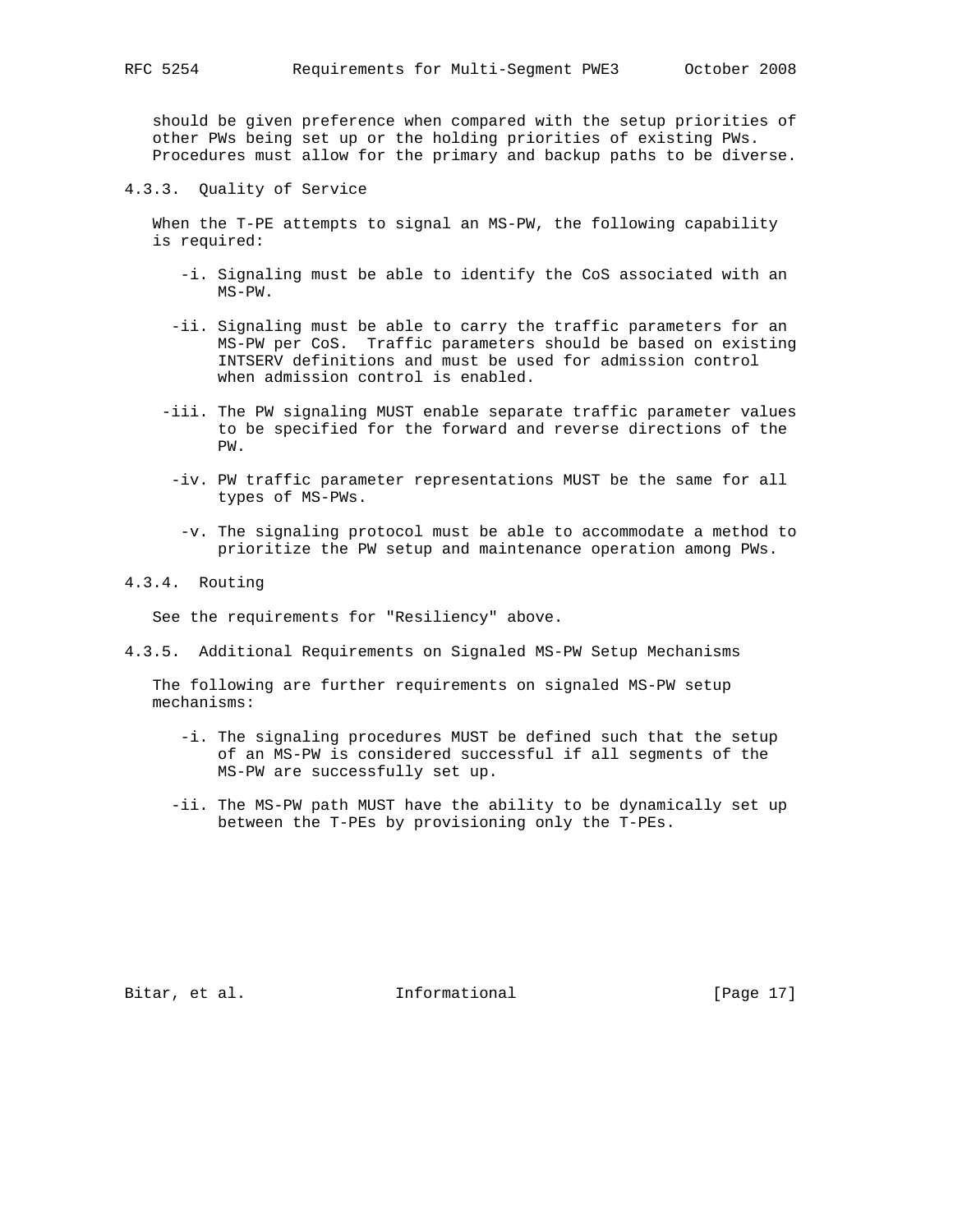- -iii. Dynamic MS-PW setup requires that a unique identifier be associated with a PW and be carried in the signaling message. That identifier must contain sufficient information to determine the path to the remote T-PE through intermediate S-PEs.
- -iv. In a single-provider domain, it is natural to have the T-PE identified by one of its IP addresses. This may also apply when an MS-PW is set up across multiple domains operated by the same provider. However, some service providers have security and confidentiality policies that prevent them from advertising reachability to routers in their networks to other providers (reachability to an ASBR is an exception). Thus, procedures MUST be provided to allow dynamic set up of MS-PWs under these conditions.
- 4.4. Signaled PW / Dynamic Route

 The following requirements apply, in addition to those in Sections 4.1 and 4.3, when both dynamic signaling and dynamic routing are used.

4.4.1. Architecture

There are no additional architectural requirements.

4.4.2. Resiliency

 The PW routing function MUST support dynamic re-routing around failure points when segments are set up using the dynamic setup method.

4.4.3. Quality of Service

There are no additional QoS requirements.

4.4.4. Routing

 The following are requirements associated with dynamic route selection for an MS-PW:

- -i. Routing must enable S-PEs and T-PEs to discover S-PEs on the path to a destination T-PE.
- -ii. The MS-PW routing function MUST have the ability to automatically select the S-PEs along the MS-PW path. Some of the S-PEs MAY be statically selected and carried in the signaling to constrain the route selection process.

Bitar, et al. **Informational** [Page 18]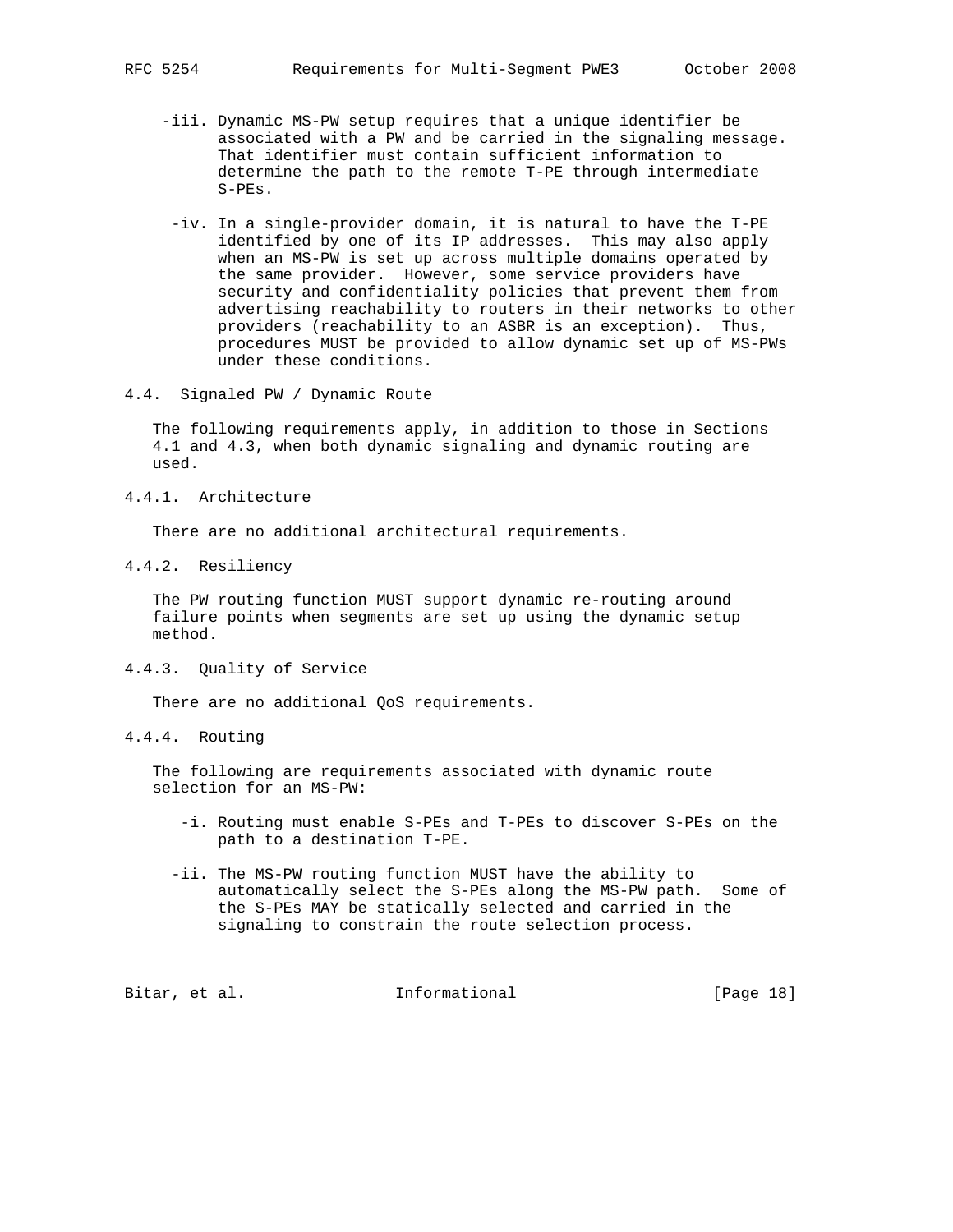- -iii. The PW routing function MUST support re-routing around failures that occur between the statically configured segment endpoints. This may be done by choosing another PSN tunnel between the two segment endpoints or setting up an alternative tunnel.
- -iv. Routing protocols must be able to advertise reachability information of attachment circuit (AC) endpoints. This reachability information must be consistent with the AC identifiers carried in signaling.
- 5. Operations and Maintenance (OAM)

 OAM mechanisms for the attachment circuits are defined in the specifications for PW emulated specific technologies (e.g., ITU-T I.610 [i610] for ATM). These mechanisms enable, among other things, defects in the network to be detected, localized, and diagnosed. They also enable communication of PW defect states on the PW attachment circuit. Note that this document uses the term OAM as Operations and Management as per ITU-T I.610.

 The interworking of OAM mechanisms for SS-PWs between ACs and PWs is defined in [PWE3-OAM]. These enable defect states to be propagated across a PWE3 network following the failure and recovery from faults.

 OAM mechanisms for MS-PWs MUST provide at least the same capabilities as those for SS-PWs. In addition, it should be possible to support both segment and end-to-end OAM mechanisms for both defect notifications and connectivity verification in order to allow defects to be localized in a multi-segment network. That is, PW OAM segments can be T-PE to T-PE, T-PE to S-PE, or S-PE to S-PE.

The following requirements apply to OAM for MS-PWs:

- -i. Mechanisms for PW segment failure detection and notification to other segments of an MS-PW MUST be provided.
- -ii. MS-PW OAM SHOULD be supported end-to-end across the network.
- -iii. Single ended monitoring SHOULD be supported for both directions of the MS-PW.
- -iv. SS-PW OAM mechanisms (e.g., [RFC5085]) SHOULD be extended to support MS-PWs on both an end-to-end basis and segment basis.
	- -v. All PE routers along the MS-PW MUST agree on a common PW OAM mechanism to use for the MS-PW.

Bitar, et al. 1nformational [Page 19]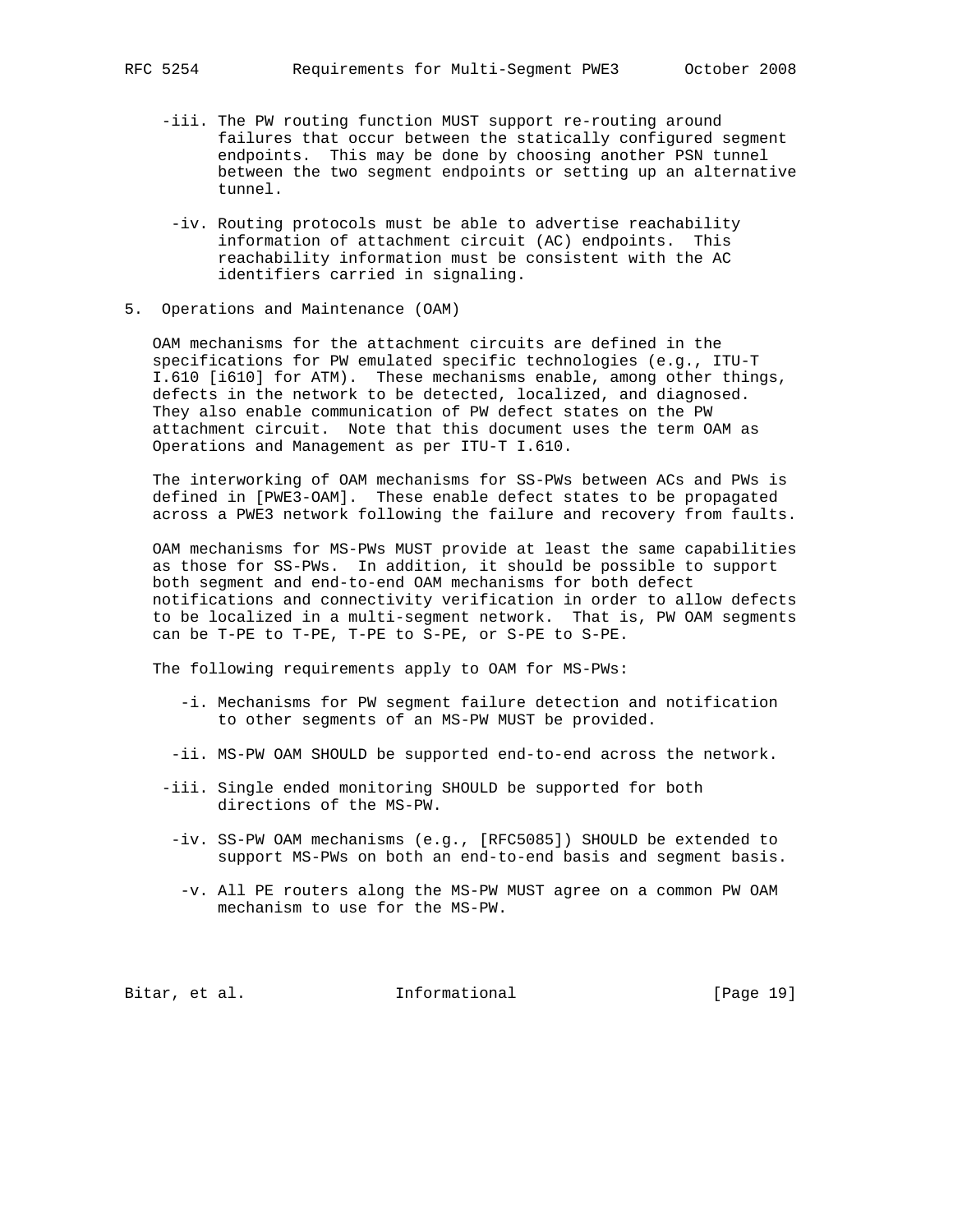- -vi. At the S-PE, defects on an PSN tunnel MUST be propagated to all PWs that utilize that particular PSN tunnel.
- -vii. The directionality of defect notifications MUST be maintained across the S-PE.
- -viii. The S-PE SHOULD be able to behave as a segment endpoint for PW OAM mechanisms.
	- -ix. The S-PE MUST be able to pass T-PE to T-PE PW OAM messages transparently.
	- -x. Performance OAM is required for both MS-PWs and SS-PWs to measure round-trip delay, one-way delay, jitter, and packet loss ratio.
- 6. Management of Multi-Segment Pseudowires

 Each PWE3 approach that uses MS-PWs SHOULD provide some mechanisms for network operators to manage the emulated service. Management mechanisms for MS-PWs MUST provide at least the same capabilities as those for SS-PWs, as defined in [RFC3916].

 It SHOULD also be possible to manage the additional attributes for MS-PWs. Since the operator that initiates the establishment of an MS-PW may reside in a different PSN domain from the S-PEs and one of the T-PEs along the path of the MS-PW, mechanisms for the remote management of the MS-PW SHOULD be provided.

The following additional requirements apply:

- 6.1. MIB Requirements
	- -i. MIB Tables MUST be designed to facilitate configuration and provisioning of the MS-PW at the S-PEs and T-PEs.
	- -ii. The MIB(s) MUST facilitate inter-PSN configuration and monitoring of the ACs.

Bitar, et al. 1nformational [Page 20]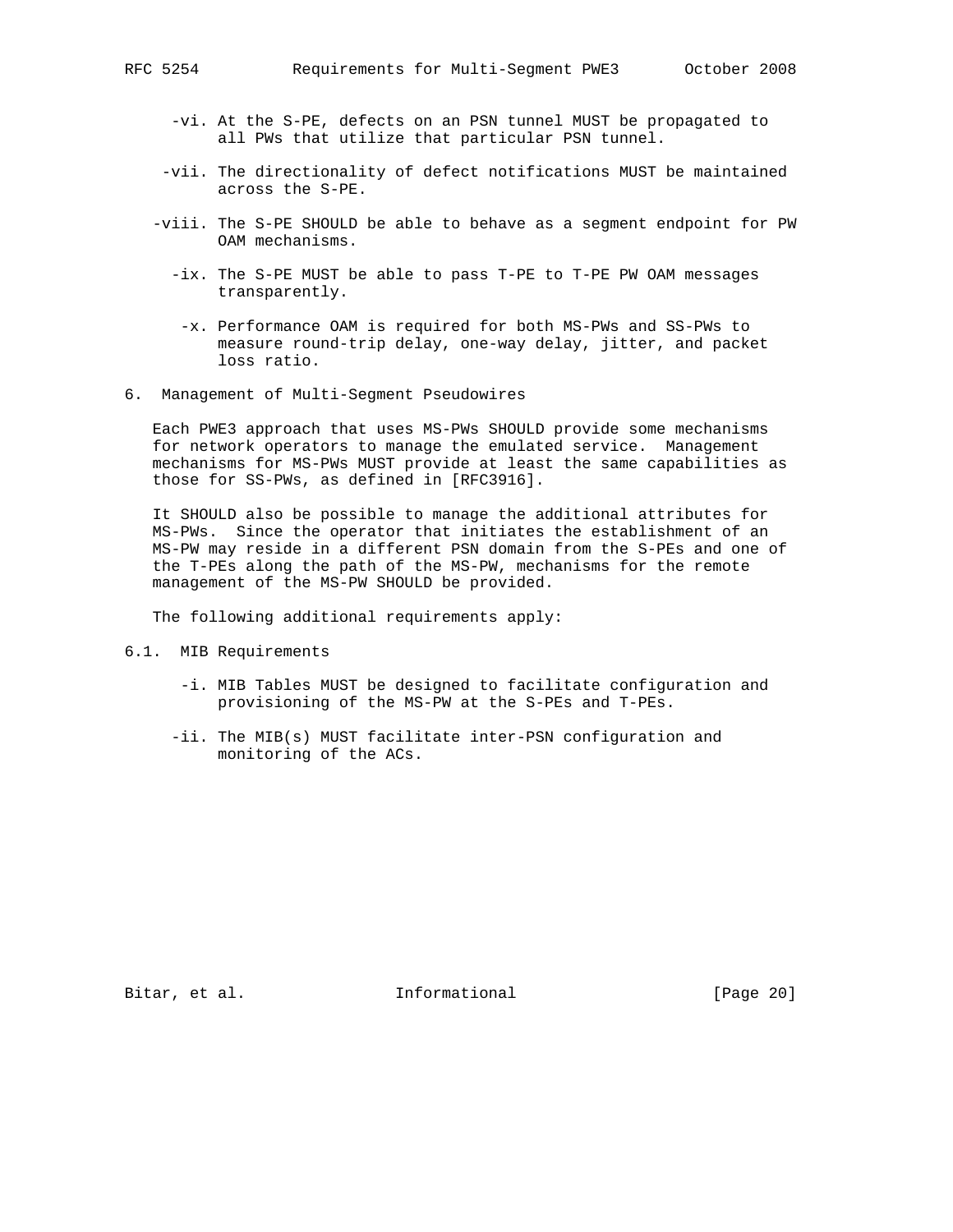### 6.2. Management Interface Requirements

- -i. Mechanisms MUST be provided to enable remote management of an MS-PW at an S-PE or T-PE. It SHOULD be possible for these mechanisms to operate across PSN domains. An example of a commonly available mechanism is the command line interface (CLI) over a telnet session.
- -ii. For security or other reasons, it SHOULD be possible to disable the remote management of an MS-PW.
- 7. Security Considerations

 This document specifies the requirements both for MS-PWs that can be set up across domain boundaries administered by one or more service providers (inter-provider MS-PWs), and for MS-PWs that are only set up across one provider (intra-provider MS-PWs).

7.1. Inter-Provider MS-PWs

 The security requirements for MS-PW setup across domains administered by one service provider are the same as those described under security considerations in [RFC4447] and [RFC3916]. These requirements also apply to inter-provider MS-PWs.

 In addition, [RFC4111] identifies user and provider requirements for L2 VPNs that apply to MS-PWs described in this document. In this section, the focus is on the additional security requirements for inter-provider operation of MS-PWs in both the control plane and data plane, and some of these requirements may overlap with those in [RFC4111].

7.1.1. Data-Plane Security Requirements

 By security in the "data plane", we mean protection against the following possibilities:

- -i. Packets from within an MS-PW traveling to a PE or an AC to which the PW is not intended to be connected, other than in a manner consistent with the policies of the MS-PW.
- -ii. Packets from outside an MS-PW entering the MS-PW, other than in a manner consistent with the policies of the MS-PW.

 MS-PWs that cross service provider (SP) domain boundaries may connect one T-PE in a SP domain to a T-PE in another provider domain. They may also transit other provider domains even if the two T-PEs are under the control of one SP. Under these scenarios, there is a

Bitar, et al. 1nformational [Page 21]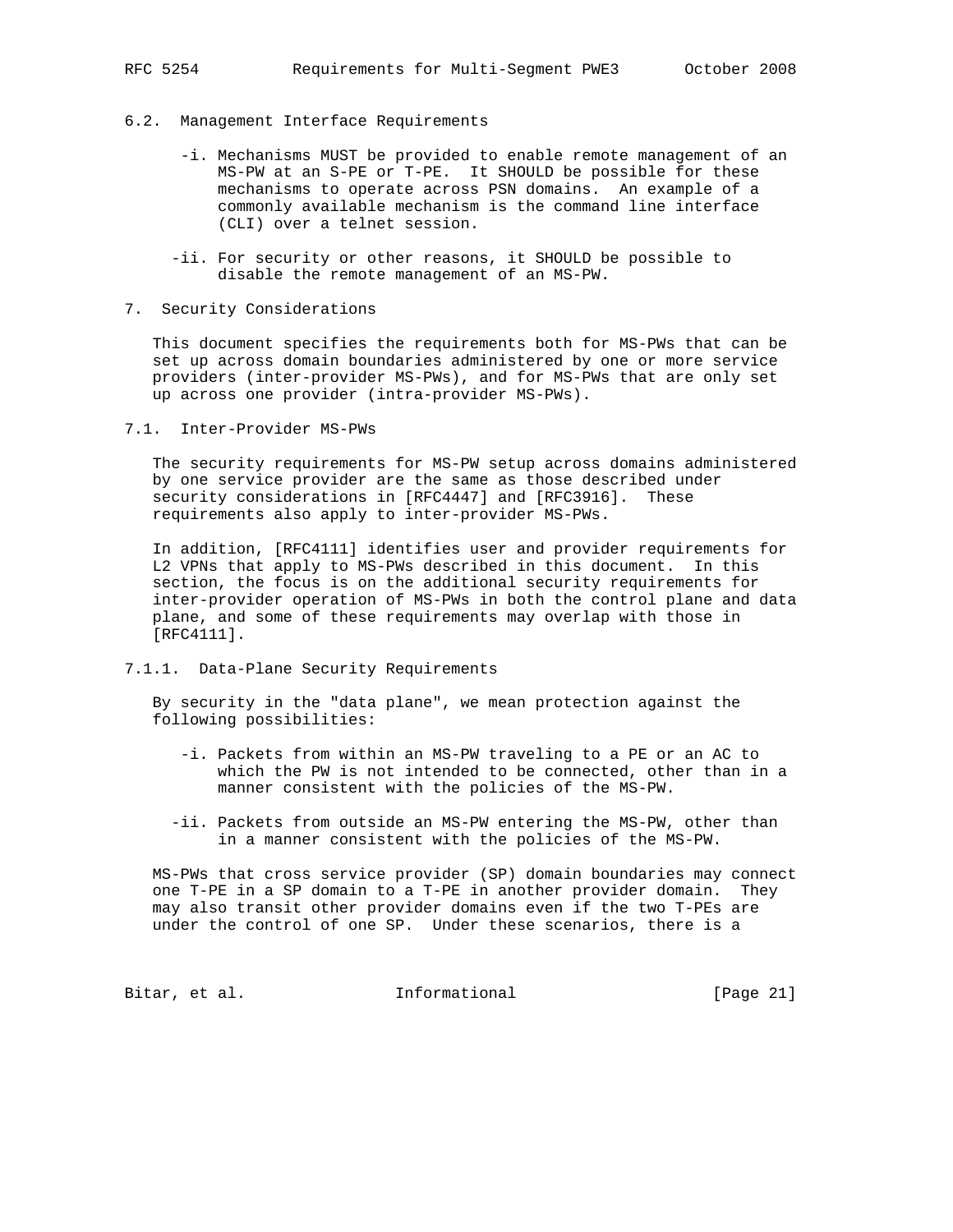chance that one or more PDUs could be falsely inserted into an MS-PW at any of the originating, terminating, or transit domains. Such false injection can be the result of a malicious attack or fault in the S-PE. Solutions MAY provide mechanisms for ensuring the end-to-end authenticity of MS-PW PDUs.

 The data plane security requirements at a service provider border for MS-PWs are similar to those for inter-provider BGP/MPLS IP Virtual Private Networks [RFC4364]. In particular, an S-PE or T-PE SHOULD discard a packet received from a particular neighbor over the service provider border unless one of the following two conditions holds:

- -i. Any MPLS label processed at the receiving S-PE or T-PE, such the PSN tunnel label or the PW label has a label value that the receiving system has distributed to that neighbor; or
- -ii. Any MPLS label processed at the receiving S-PE or T-PE, such as the PSN tunnel label or the PW label has a label value that the receiving S-PE or T-PE has previously distributed to the peer S-PE or T-PE beyond that neighbor (i.e., when it is known that the path from the system to which the label was distributed to the receiving system is via that neighbor).

 One of the domains crossed by an MS-PW may decide to selectively mirror the PDUs of an MS-PW for eavesdropping purposes. It may also decide to selectively hijack the PDUs of an MS-PW by directing the PDUs away from their destination. In either case, the privacy of an MS-PW can be violated.

 Some types of PWs make assumptions about the security of the underlying PSN. The minimal security provided by an MPLS PSN might not be sufficient to meet the security requirements expected by the applications using the MS-PW. This document does not place any requirements on protecting the privacy of an MS-PW PDU via encryption. However, encryption may be required at a higher layer in the protocol stack, based on the application or network requirements.

 The data plane of an S-PE at a domain boundary MUST be able to police incoming MS-PW traffic to the MS-PW traffic parameters or to an administratively configured profile. The option to enable/disable policing MUST be provided to the network administrator. This is to ensure that an MS-PW or a group of MS-PWs do not grab more resources than they are allocated. In addition, the data plane of an S-PE MUST be able to police OAM messages to a pre-configured traffic profile or to filter out these messages upon administrative configuration.

Bitar, et al. 1nformational [Page 22]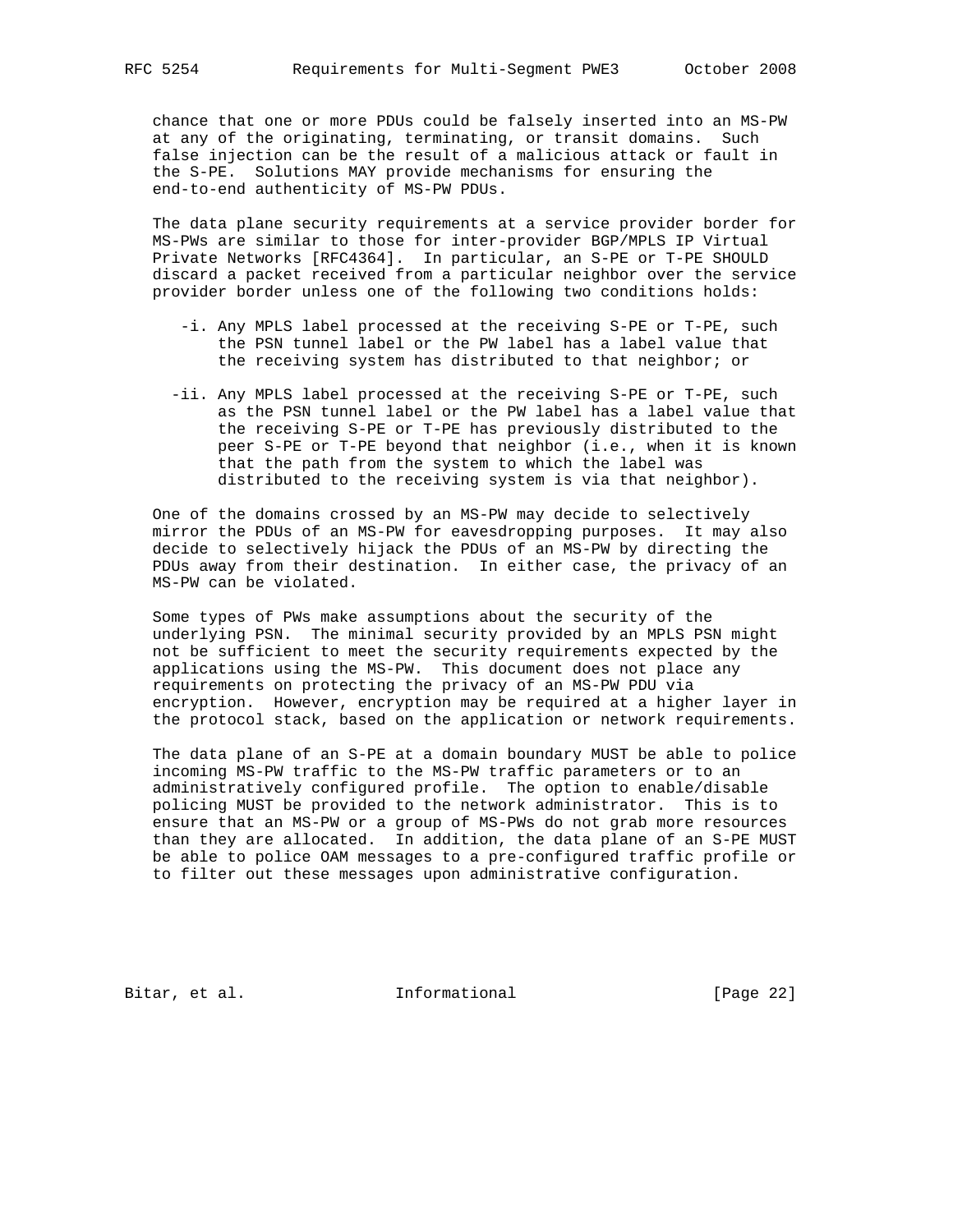An ingress S-PE MUST ensure that an MS-PW receives the CoS treatment configured or signaled for that MS-PW at the S-PE. Specifically, an S-PE MUST guard against packets marked in the exp bits or IP-header Differentiated Services (DS) field (depending on the PSN) for a better CoS than they should receive.

 An ingress S-PE MUST be able to define per-interface or interface-group (a group may correspond to interfaces to a peer provider) label space for MPLS-PWs. An S-PE MUST be configurable not to accept labeled packets from another provider unless the bottom label is a PW-label assigned by the S-PE on the interface on which the packet arrived.

 Data plane security considerations for SS-PWs specified in [RFC3985] also apply to MS-PWs.

7.1.2. Control-Plane Security Requirements

 An MS-PW connects two attachment circuits. It is important to make sure that PW connections are not arbitrarily accepted from anywhere, or else a local attachment circuit might get connected to an arbitrary remote attachment circuit. The fault in the connection can start at a remote T-PE or an S-PE.

 Where a PW segment crosses a border between one provider and another provider, the PW segment endpoints (S-PEs) SHOULD be on ASBRs interconnecting the two providers. Directly interconnecting the S-PEs using a physically secure link, and enabling signaling and routing authentication between the S-PEs, eliminates the possibility of receiving an MS-PW signaling message or packet from an untrusted peer. Other configurations are possible. For example, P routers for the PSN tunnel between the adjacent S-PEs/T-PEs may reside on the ASBRs. In which case, the S-PEs/T-PEs MUST satisfy themselves of the security and privacy of the path.

 The configuration and maintenance protocol MUST provide a strong authentication and control protocol data protection mechanism. This option MUST be implemented, but it should be deployed according to the specific PSN environment requirements. Furthermore, authentication using a signature for each individual MS-PW setup message MUST be available, in addition to an overall control protocol session authentication and message validation.

 Since S-PEs in different provider networks SHOULD reside at each end of a physically secure link, or be interconnected by a limited number of trusted PSN tunnels, each S-PE will have a trust relationship with only a limited number of S-PEs in other ASs. Thus, it is expected that current security mechanisms based on manual key management will

Bitar, et al. 1nformational [Page 23]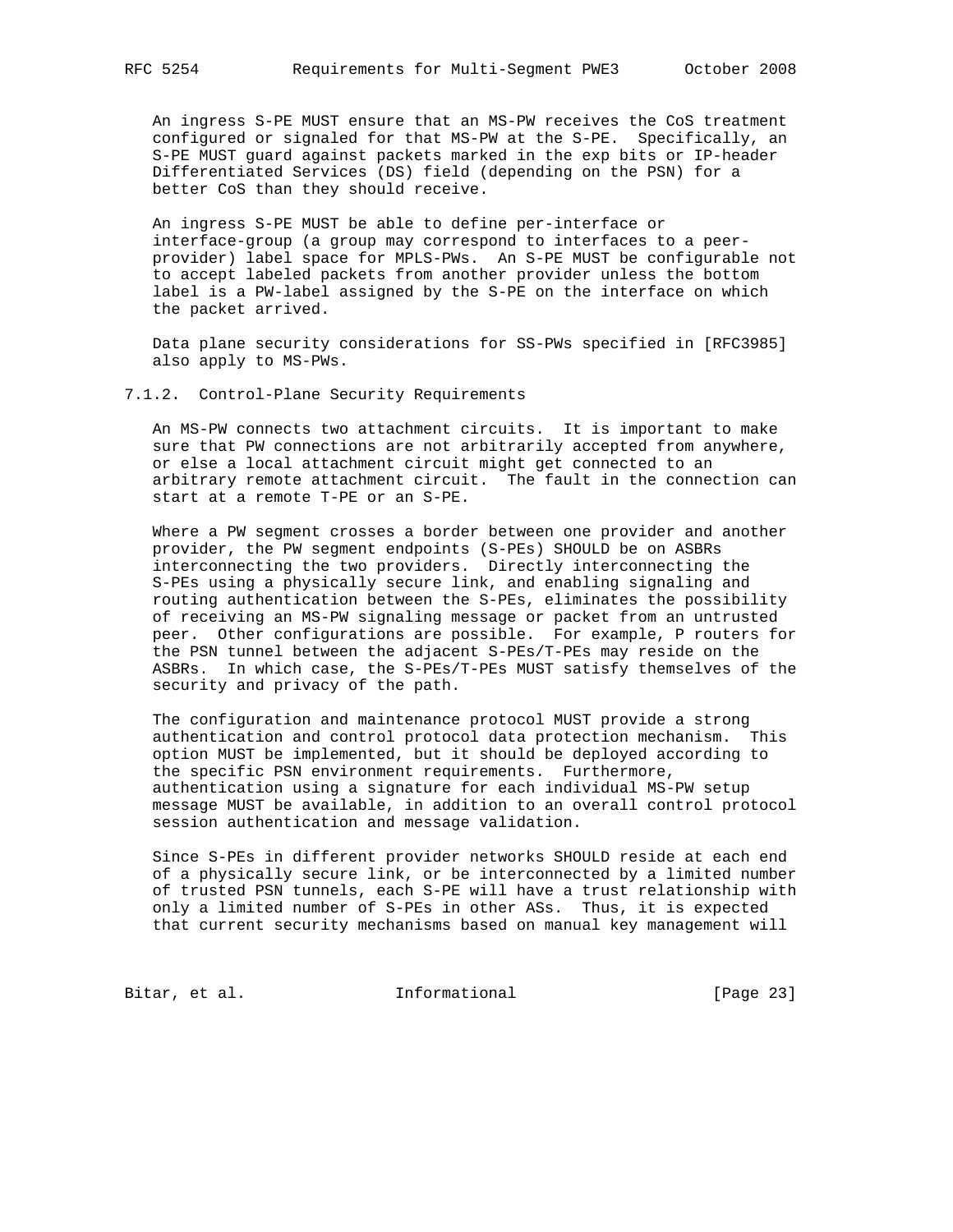be sufficient. If deployment situations arise that require large scale connection to S-PEs in other ASs, then a mechanism based on RFC 4107 [RFC4107] MUST be developed.

 Peer authentication protects against IP address spoofing but does not prevent one peer (S-PE or T-PE) from connecting to the wrong attachment circuit. Under a single administrative authority, this may be the result of a misconfiguration. When the MS-PW crosses multiple provider domains, this may be the result of a malicious act by a service provider or a security hole in that provider network. Static manual configuration of MS-PWs at S-PEs and T-PEs provides a greater degree of security. If an identification of both ends of an MS-PW is configured and carried in the signaling message, an S-PE can verify the signaling message against the configuration. To support dynamic signaling of MS-PWs, whereby only endpoints are provisioned and S-PEs are dynamically discovered, mechanisms SHOULD be provided to configure such information on a server and to use that information during a connection attempt for validation.

 An incoming MS-PW request/reply MUST NOT be accepted unless its IP source address is known to be the source of an "eligible" peer. An eligible peer is an S-PE or a T-PE with which the originating S-PE or T-PE has a trust relationship. The number of such trusted T-PEs or S-PEs is bounded and not anticipated to create a scaling issue for the control plane authentication mechanisms.

 If a peering adjacency has to be established prior to exchanging setup requests/responses, peering MUST only be done with eligible peers. The set of eligible peers could be pre-configured (either as a list of IP addresses, or as a list of address/mask combinations) or automatically generated from the local PW configuration information.

 Furthermore, the restriction of peering sessions to specific interfaces MUST also be provided. The S-PE and T-PE MUST drop the unaccepted signaling messages in the data path to avoid a Denial-of-Service (DoS) attack on the control plane.

 Even if a connection request appears to come from an eligible peer, its source address may have been spoofed. Thus, means of preventing source address spoofing must be in place. For example, if eligible peers are in the same network, source address filtering at the border routers of that network could eliminate the possibility of source address spoofing.

Bitar, et al. 1nformational [Page 24]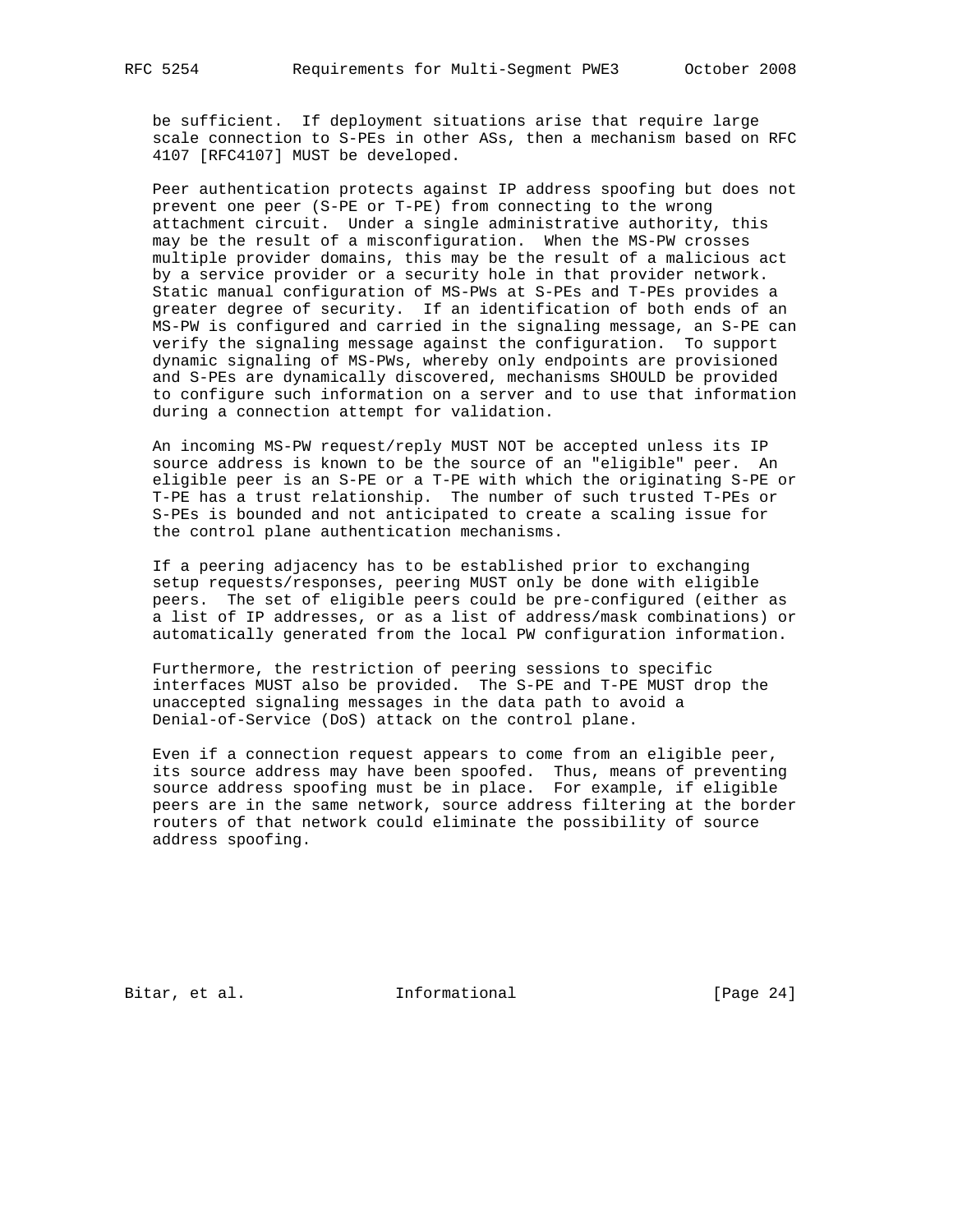S-PEs that connect one provider domain to another provider domain MUST have the capability to rate-limit signaling traffic in order to prevent DoS attacks on the control plane. Furthermore, detection and disposition of malformed packets and defense against various forms of attacks that can be protocol-specific MUST be provided.

# 7.2. Intra-Provider MS-PWs

 Security requirements for pseudowires are provided in [RFC3916]. These requirements also apply to MS-PWs.

 MS-PWs are intended to enable many more PEs to provide PWE3 services in a given service provider network than traditional SS-PWs, particularly in access and metro environments where the PE may be situated closer to the ultimate endpoint of the service. In order to limit the impact of a compromise of one T-PE in a service provider network, the data path security requirements for inter-provider MS-PWs also apply to intra-provider MS-PWs in such cases.

8. Acknowledgments

 The editors gratefully acknowledge the following contributors: Dimitri Papadimitriou (Alcatel-Lucent), Peter Busschbach (Alcatel-Lucent), Sasha Vainshtein (Axerra), Richard Spencer (British Telecom), Simon Delord (France Telecom), Deborah Brungard (AT&T), David McDysan (Verizon), Rahul Aggarwal (Juniper), Du Ke (ZTE), Cagatay Buyukkoc (ZTE), and Stewart Bryant (Cisco).

- 9. References
- 9.1. Normative References
	- [RFC2119] Bradner, S., "Key words for use in RFCs to Indicate Requirement Levels", BCP 14, RFC 2119, March 1997.
	- [RFC3916] Xiao, X., Ed., McPherson, D., Ed., and P. Pate, Ed., "Requirements for Pseudo-Wire Emulation Edge-to-Edge (PWE3)", RFC 3916, September 2004.
	- [RFC3985] Bryant, S., Ed., and P. Pate, Ed., "Pseudo Wire Emulation Edge-to-Edge (PWE3) Architecture", RFC 3985, March 2005.

9.2. Informative References

 [i610] Recommendation I.610 "B-ISDN operation and maintenance principles and functions", February 1999.

Bitar, et al. Informational [Page 25]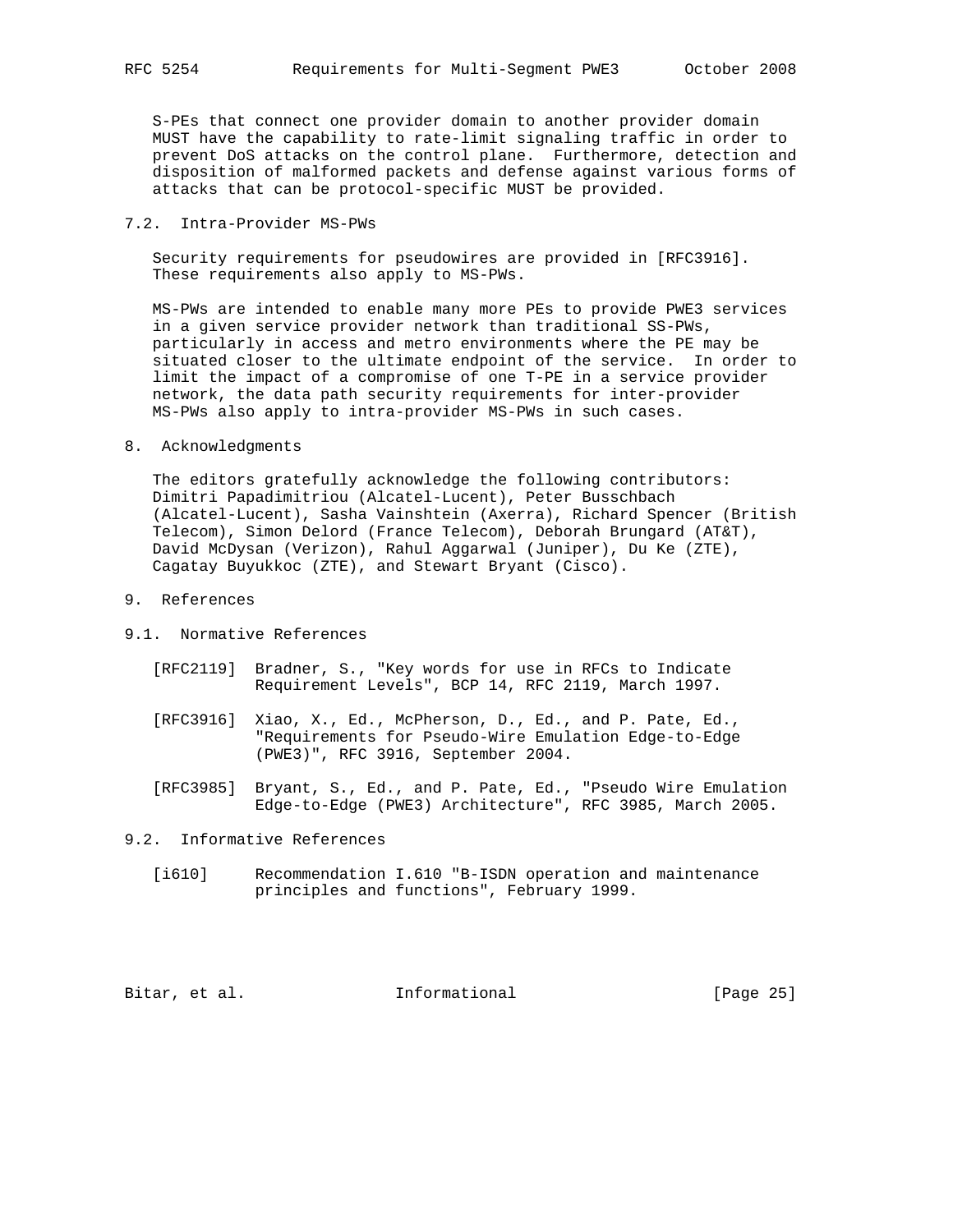- 
- [RFC5085] Nadeau, T., Ed., and C. Pignataro, Ed., "Pseudowire Virtual Circuit Connectivity Verification (VCCV): A Control Channel for Pseudowires", RFC 5085, December 2007.
- [RFC4447] Martini, L., Ed., Rosen, E., El-Aawar, N., Smith, T., and G. Heron, "Pseudowire Setup and Maintenance Using the Label Distribution Protocol (LDP)", RFC 4447, April 2006.
- [RFC4111] Fang, L., Ed., "Security Framework for Provider- Provisioned Virtual Private Networks (PPVPNs)", RFC 4111, July 2005.
- [PWE3-OAM] Nadeau, T., Ed., Morrow, M., Ed., Busschbach, P., Ed., Alissaoui, M.,Ed., D. Allen, Ed., "Pseudo Wire (PW) OAM Message Mapping", Work in Progress, March 2005.
- [RFC2914] Floyd, S., "Congestion Control Principles", BCP 41, RFC 2914, September 2000.
- [RFC4364] Rosen, E. and Y. Rekhter, "BGP/MPLS IP Virtual Private Networks (VPNs)", RFC 4364, February 2006.
- [RFC4107] Bellovin, S. and R. Housley, "Guidelines for Cryptographic Key Management", BCP 107, RFC 4107, June 2005.

Authors' Addresses

 Nabil Bitar Verizon 117 West Street Waltham, MA 02145 EMail: nabil.n.bitar@verizon.com

 Matthew Bocci Alcatel-Lucent Telecom Ltd, Voyager Place Shoppenhangers Road Maidenhead Berks, UK EMail: matthew.bocci@alcatel-lucent.co.uk

 Luca Martini Cisco Systems, Inc. 9155 East Nichols Avenue, Suite 400 Englewood, CO, 80112 EMail: lmartini@cisco.com

Bitar, et al. 1nformational [Page 26]